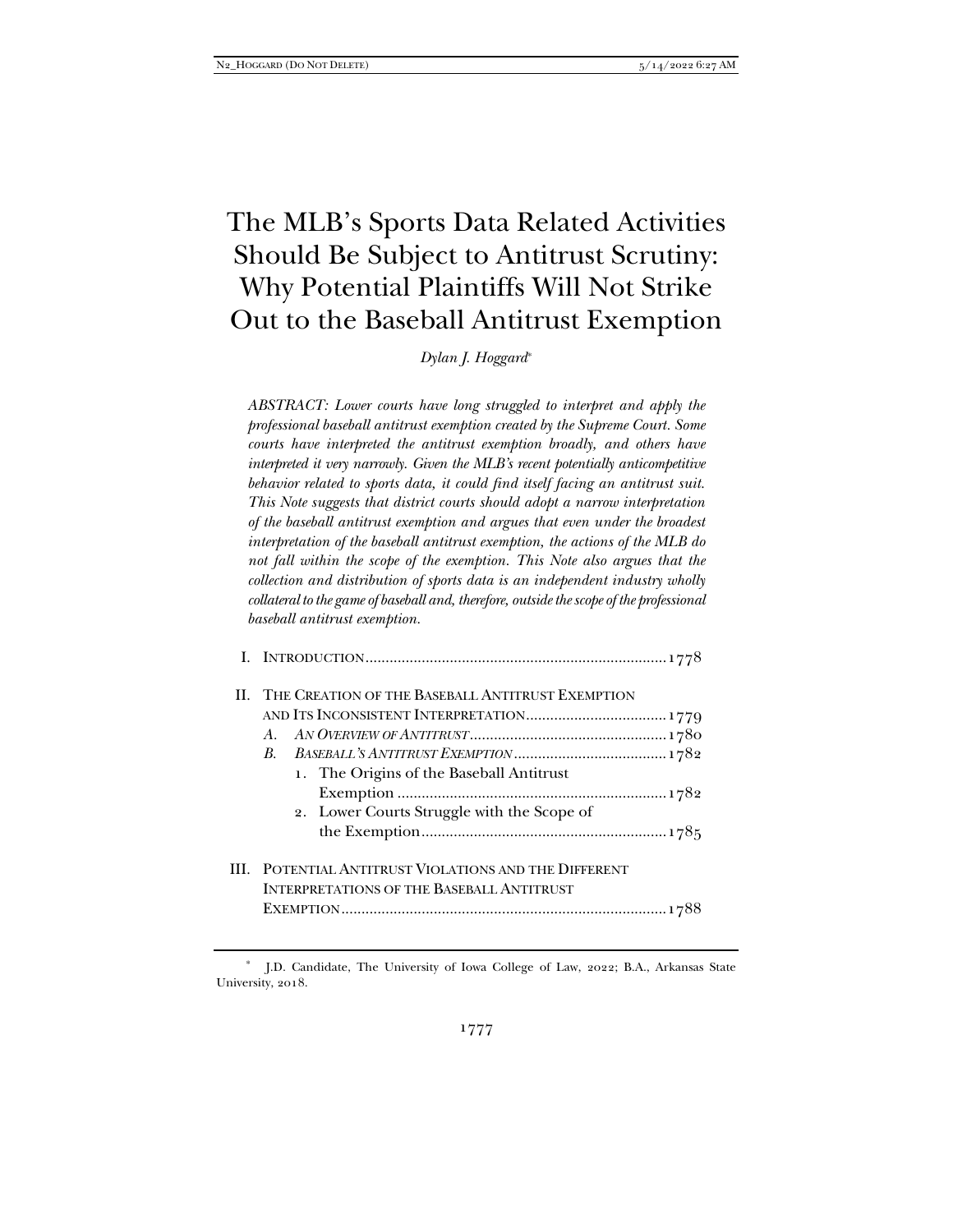| $A_{-}$     | TYPES OF LEAGUE DATA AND WHY ITS DEMAND              |  |
|-------------|------------------------------------------------------|--|
|             |                                                      |  |
| $B_{\cdot}$ |                                                      |  |
|             |                                                      |  |
|             |                                                      |  |
|             | C. DETERMINING THE SCOPE OF THE BASEBALL ANTITRUST   |  |
|             |                                                      |  |
|             | 1. A Broad Interpretation of the Exemption  1794     |  |
|             | 2. A Narrow Interpretation of the Exemption  1796    |  |
|             | IV. ADOPTING A NARROW INTERPRETATION OF THE BASEBALL |  |
|             |                                                      |  |
| A.          | THE MLB'S ACTIONS RELATING TO DATA ARE NOT           |  |
|             | WITHIN THE SCOPE OF ITS ANTITRUST EXEMPTION 1798     |  |
|             |                                                      |  |

#### I. INTRODUCTION

Since the Supreme Court's decisions in *Murphy v. National Collegiate Athletic Ass'n*, several states have legalized sports gambling.1 As the number of states that allow sports betting increases, so does the demand for data from sportsbooks.2 Sportsbooks, which are entities that accept wagers, gather data from different sources and use it to create bets that gamblers can bet on. <sup>3</sup> Leagues such as the National Basketball Association ("NBA") and Major League Baseball ("MLB") have jumped at the opportunity to increase their revenue by collecting and selling data to sportsbooks.4

Some of the actions taken by the NBA and MLB can be viewed as anticompetitive and in conflict with antitrust laws.5 For instance, these leagues or companies licensed by the leagues collect and sell all the data instead of on a team-by-team basis.<sup>6</sup> In addition, the data collected and sold by these leagues or league-licensed companies has been termed "official" data, while data

 <sup>1.</sup> Murphy v. Nat'l Collegiate Athletic Ass'n, 138 S.Ct. 1461, 1484–85 (2018); *see* Gregory J. Pelnar, *The Antitrust Perils of Sports Data for U.S. Sports Leagues*, COMPETITION POL'Y INT'L (Apr. 28, 2020), https://www.competitionpolicyinternational.com/the-antitrust-perils-of-sports-datafor-u-s-sports-leagues [https://perma.cc/V67X-GQJY].

 <sup>2.</sup> Pelnar, *supra* note 1.

<sup>3</sup>*. Sportsbook*, LEXICO, https://www.lexico.com/en/definition/sportsbook [https://perma.cc/ Y27C-Z3SY].

<sup>4</sup>*. See* Wayne Parry, *Leagues Finally Cash in on Sports Betting by Selling Data*, AP NEWS (Jan. 7, 2020), https://apnews.com/article/nj-state-wire-nv-state-wire-sports-betting-us-news-ap-top-news-2fc27b7c558ceddd8669fb03acc15e3d.

<sup>5</sup>*. See* Pelnar, *supra* note 1.

<sup>6</sup>*. See id.*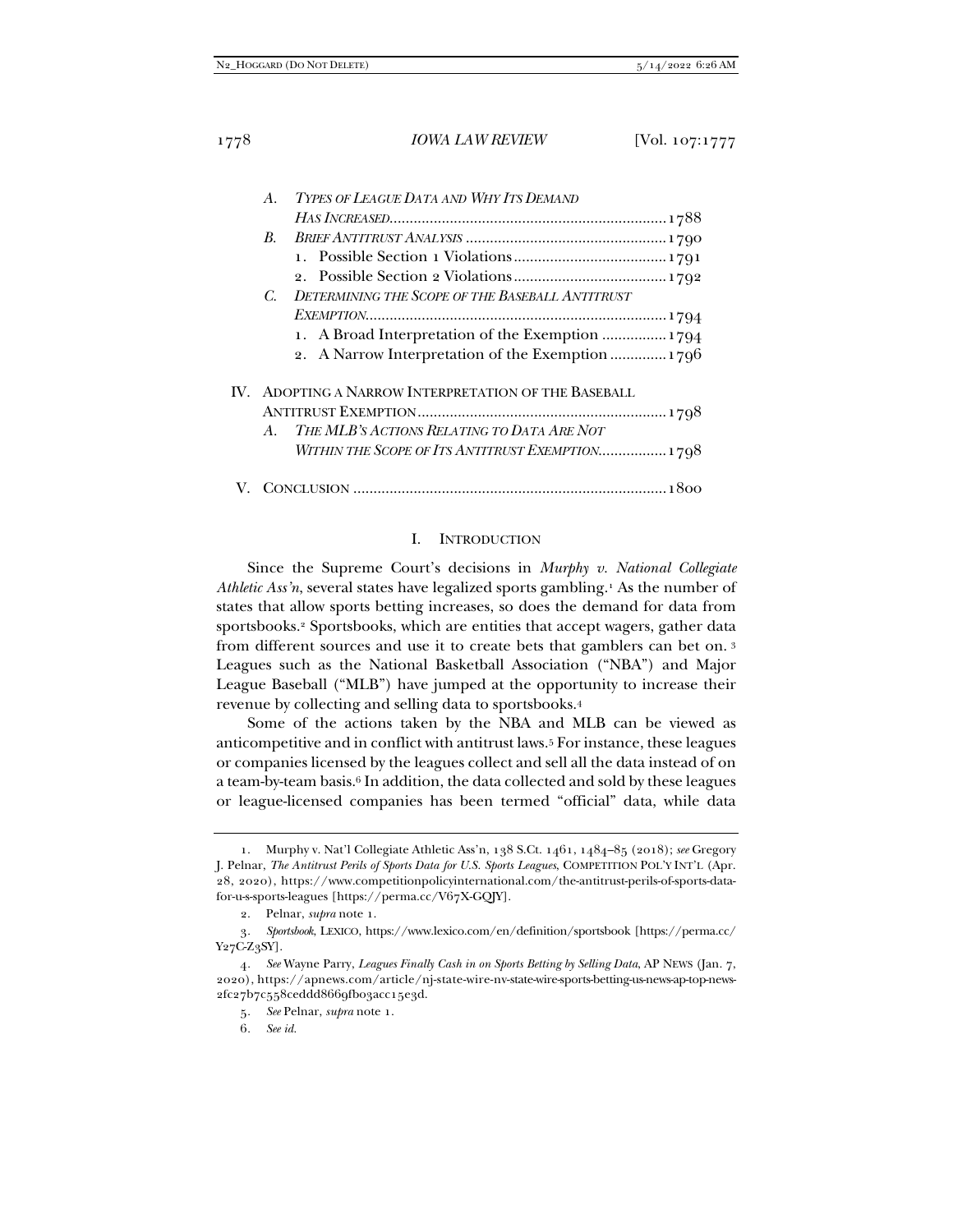collected by third parties has been termed "unofficial" data, which lends additional credibility to these leagues to use their monopoly power to exclude competitors.7 Some commentators have speculated that these actions taken by the NBA and MLB could result in an antitrust claim being brought against them.8

The MLB has long enjoyed an exemption from antitrust laws. The Supreme Court, in three cases, exempted "the business of baseball" from facing antitrust scrutiny.9 However, the scope of this exemption is far from clear and lower courts have struggled with interpreting and applying it. This raises the question of whether the MLB's potentially anticompetitive collection and distribution of sports data falls within the scope of the exemption.

This Note argues that the MLB's actions and policies relating to sports data fall outside the scope of the professional baseball antitrust exemption. Part II of this Note first discusses the Sherman Antitrust Act, the creation of the baseball antitrust exemption, and how lower courts have interpreted the scope of the exemption differently. Part III of this Note defines and discusses data, the MLB's potential antitrust violations, and analyzes why lower courts have come to different conclusions about the scope of the baseball antitrust exemption. In Part IV, this Note suggests that lower courts should adopt a narrow interpretation of the baseball antitrust exemption and allow antitrust suits brought against the MLB for its data-related actions, because they fall outside the scope of the exemption.

# II. THE CREATION OF THE BASEBALL ANTITRUST EXEMPTION AND ITS INCONSISTENT INTERPRETATION

The MLB's data-related actions fall outside the scope of the baseball antitrust exemption, because of the context in which the exemption was created and how lower courts have interpreted the exemption. This Part first discusses the history and purpose behind antitrust laws, Sections 1 and 2 of the Sherman Antitrust Act which are most relevant to this Note, and how antitrust jurisprudence resulted in the creation of the professional baseball exemption. This Part then explains the Supreme Court decisions that created

<sup>7</sup>*. See* Matt Rybaltowski, *Here's How Much 'Official' League Data Actually Costs*, SPORTSHANDLE (Mar. 12, 2019), https://sportshandle.com/sports-betting-official-data-cost [https://perma.cc/ 5RC8-KB6B].

<sup>8</sup>*. See infra* notes 110–14 and accompanying text.

<sup>9</sup>*. See* Fed. Baseball Club of Balt., Inc. v. Nat'l League of Pro. Baseball Clubs, 259 U.S. 200, 209 (1922) (creating the MLB antitrust exemption); Toolson v. N.Y. Yankees, Inc., 346 U.S. 356, 357 (1953) (per curiam) (upholding the MLB antitrust exemption and coining the term "the business of baseball"); Flood v. Kuhn, 407 U.S. 258, 285 (1972) (upholding the MLB antitrust exemption); *see also* NATHANIEL GROW, BASEBALL ON TRIAL: THE ORIGIN OF BASEBALL'S ANTITRUST EXEMPTION 1 (2014) ("The United States Supreme Court's 1922 decision in Federal Baseball Club of Baltimore, Inc. . . . held that the 'business of base ball' was not subject to the Sherman Antitrust Act . . . .").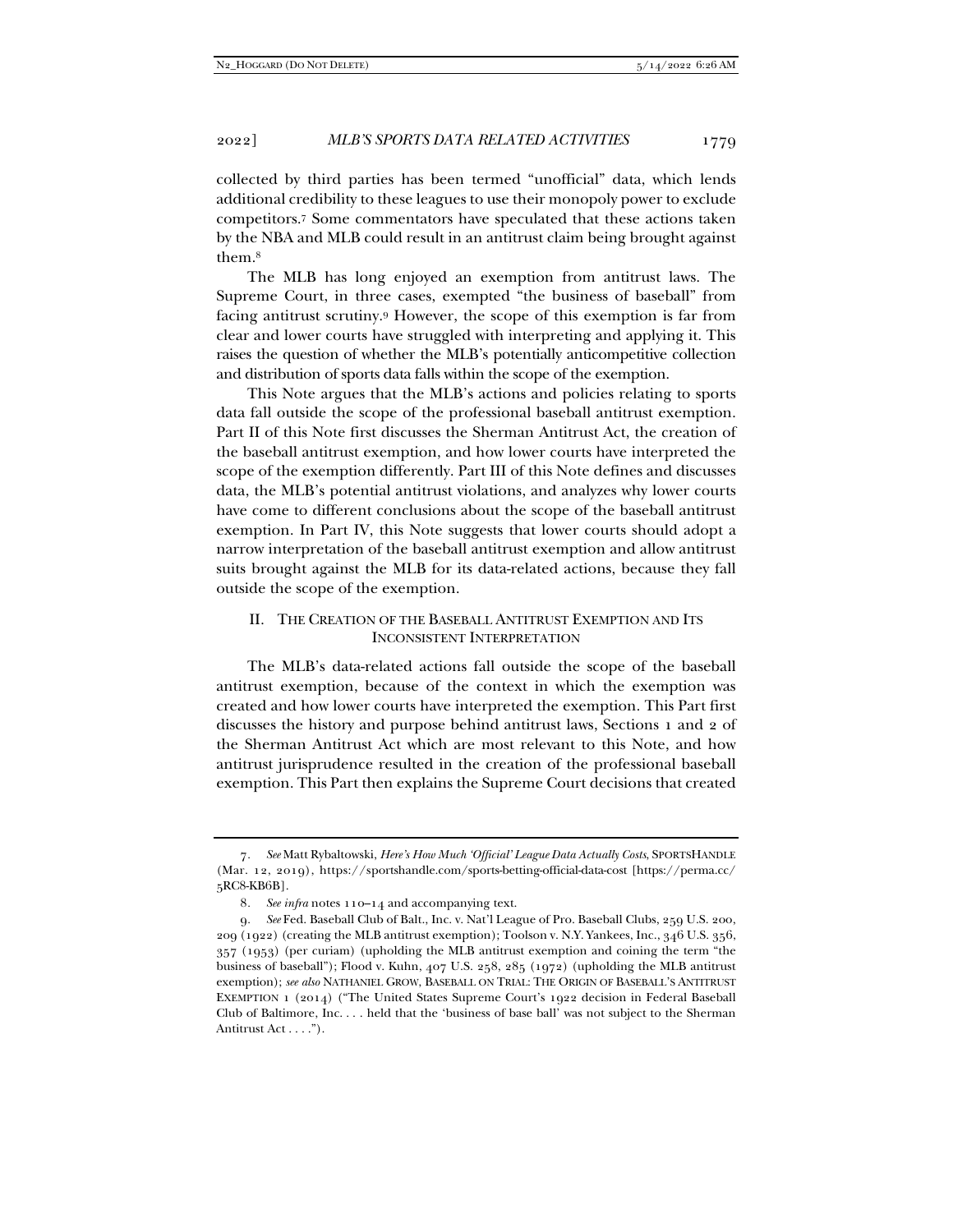the antitrust exemption. Finally, this Part considers how lower courts have struggled to interpret the proper meaning and scope of the baseball exemption.

#### *A. AN OVERVIEW OF ANTITRUST*

The United States implemented antitrust laws in the 1890s to deal with a type of "business organization[] called [a] trust."10 These trusts were legal formations where corporations combined and acted uniformly, but technically remained separate entities.11 "Each participating corporation retained its individual state charter, but all participants were subject to the control of the newly formed unincorporated entity that held their stock."12 These types of formations allowed the pooled corporations to facilitate collusion and create a legally binding way to prevent price competition.13 Trusts "controlled whole sections of the economy, like railroads, oil, steel, and sugar."14 Trusts had monopoly power and the ability to control the price and supply of the product they provided.15 This monopoly power and lack of competition from smaller firms resulted in high prices and a lack of choices for consumers, which "caused hardship and threatened . . . American prosperity."16

In order to encourage competition among firms, which leads to "lower prices, higher quality products and services, more choices, and greater innovation" for consumers,<sup>17</sup> Congress enacted the first antitrust laws in 1890, the Sherman Antitrust Act ("Sherman Act").18 "The principle behind the [Sherman] Act was to stop the concentration of economic power, which many lawmakers thought could challenge democracy."19 Today, antitrust laws play an important role in regulating competition.20 There are several important

15*. Id.*

16*. Id.*

 <sup>10.</sup> Eleanor M. Fox, *Against Goals*, 81 FORDHAM L. REV. 2157, 2157 (2013).

<sup>11</sup>*. See* ELEANOR M. FOX & DANIEL A. CRANE, CASES AND MATERIALS ON U.S. ANTITRUST IN GLOBAL CONTEXT 8 (Jesse H. Choper et al. eds., 4th ed. 2020).

<sup>12</sup>*. Id.*

<sup>13</sup>*. Antitrust Laws*, CFI, https://corporatefinanceinstitute.com/resources/knowledge/ finance/antitrust-laws [https://perma.cc/B3Z6-R62P].

 <sup>14.</sup> FED. TRADE COMM'N, FTC FACT SHEET: ANTITRUST LAWS: A BRIEF HISTORY 1, https:// www.consumer.ftc.gov/sites/default/files/games/off-site/youarehere/pages/pdf/FTC-Compet ition\_Antitrust-Laws.pdf [https://perma.cc/D5D3-P2LW].

<sup>17</sup>*. Guide to Antitrust Laws*, FED. TRADE COMM'N, https://www.ftc.gov/tips-advice/competitionguidance/guide-antitrust-laws [https://perma.cc/T2Q9-CAK7].

 <sup>18.</sup> Brittany Van Roo, *One Trilogy that Should Go* Without *a Sequel: Why the Baseball Antitrust Exemption Should Be Repealed*, 21 MARQ. SPORTS L. REV. 381, 382 (2010).

 <sup>19.</sup> Zachariah Foge, *American Oligarchy: How the Enfeebling of Antitrust Law Corrodes the Republic*, 12 J. BUS., ENTREPRENEURSHIP & L. 119, 125 (2019).

<sup>20</sup>*. See* FOX & CRANE, *supra* note 11, at 806.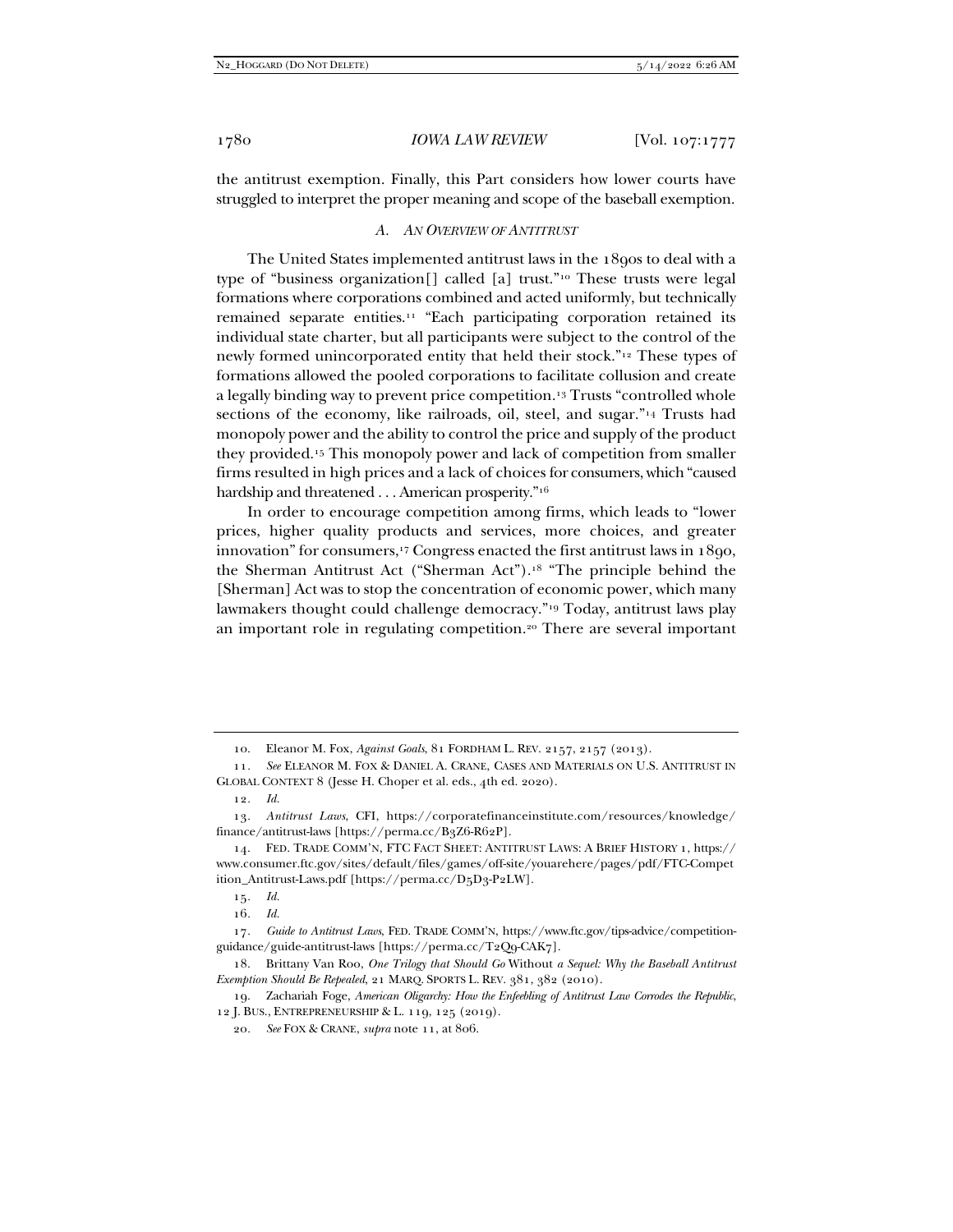antitrust laws,21 but the two most relevant to this Note are Section 1 and Section 2 of the Sherman Act.

Section 1 of the Sherman Act focuses on restraints of trade in interstate commerce that lessen competition through some agreement or conspiracy.22 The section reads "[e]very contract, combination in the form of trust or otherwise, or conspiracy, in restraint of trade or commerce among the several States, or with foreign nations, is declared to be illegal."<sup>23</sup> For plaintiffs to prevail on a Section 1 claim they must show that the defendant participated in concerted activity that restrained trade and impacted interstate commerce.<sup>24</sup>

Section 2 of the Sherman Act focuses on illegal attempts to form a monopoly, and monopolies already formed, as well as the anticompetitive conduct performed by these monopolies.25 Section 2 reads "[e]very person who shall monopolize, or attempt to monopolize, or combine or conspire with any other person or persons, to monopolize any part of the trade or commerce among the several States, or with foreign nations, shall be deemed guilty . . . . "26 A corporation simply being large is not enough to violate Section 2.27 However, a violation of Section 2 does occur when a corporation that legally attained monopoly power uses that power to leverage more monopoly power or restrain trade.28

Congress passed the Sherman Act to give courts the power to regulate restraints of trade and competition.29 However, Congress gave little guidance as to how the courts should regulate anticompetitive behavior, so the courts were left to determine this on their own by evaluating each case individually.<sup>30</sup> Courts "appl[ied] reason and economic and civic principles" to create rules that governed restraints of trade.31 This lack of guidance and system of caseby-case analysis is what led to the birth of Major League Baseball's historic antitrust exemption.

30*. See id.*

<sup>21</sup>*. See* Kerry Gutknecht, *Apple and Amazon's Antitrust Antics: Two Wrongs Don't Make a Right, but Maybe They Should*, 22 COMMLAW CONSPECTUS J. COMMC'NS L. & TECH. POL'Y 160, 165 (2013) (discussing the implementation and purpose of different antitrust laws over time).

 <sup>22. 15</sup> U.S.C. § 1 (2018).

<sup>23</sup>*. Id.*

 <sup>24.</sup> Mark C. Anderson, *Self-Regulation and League Rules Under the Sherman Act*, 30 CAP. U. L. REV. 125, 128 (2002).

 <sup>25. 15</sup> U.S.C. § 2 (2018).

<sup>26</sup>*. Id.*

<sup>27</sup>*. See* Berkey Photo, Inc. v. Eastman Kodak Co., 603 F.2d 263, 276 (1979) ("[A] large firm does not violate [Section] 2 simply by reaping the competitive rewards attributable to its efficient  $size \dots$ ").

<sup>28</sup>*. See id.*

<sup>29</sup>*. See* Fox, *supra* note 10, at 2157.

<sup>31</sup>*. See* Gutknecht, *supra* note 21, at 167.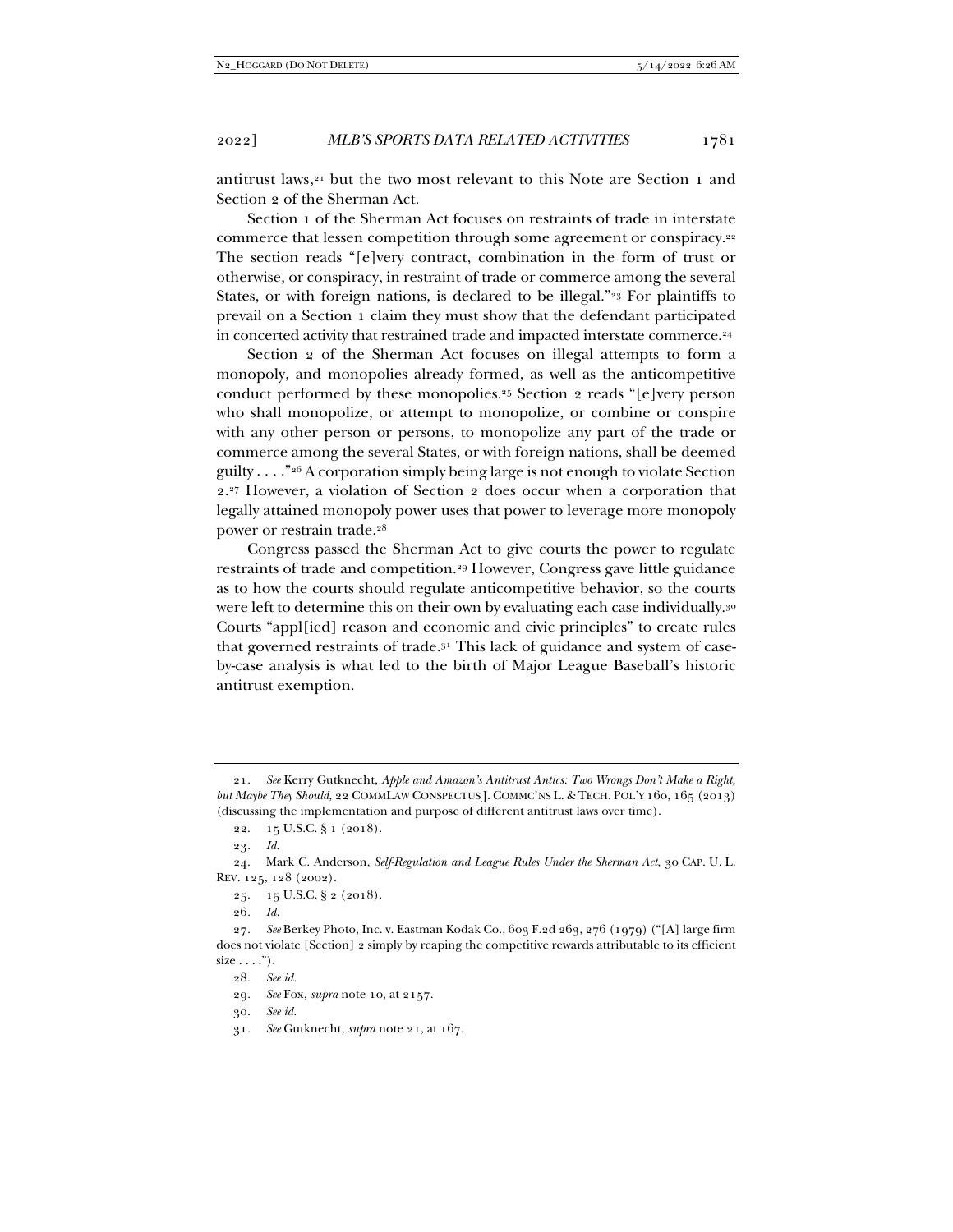#### 1782 *IOWA LAW REVIEW* [Vol. 107:1777

#### *B. BASEBALL'S ANTITRUST EXEMPTION*

Major League Baseball's antitrust exemption was created in 1922 when the Supreme Court decided *Federal Baseball Club of Baltimore v. National League of Professional Base Ball Clubs*.32 The decision was a product of its time, and is one that produced much criticism.33 However, the Supreme Court revisited and affirmed the MLB antitrust exemption on two different occasions.34 As a result, the MLB enjoys a vague antitrust exemption that covers the "business of baseball."35 Since the last time the Supreme Court heard an MLB antitrust exemption case, the baseball antitrust exemption has been challenged numerous times and lower courts have interpreted the scope of the exemption in a variety of ways.36 The remainder of this Section discusses the creation of the MLB's antitrust exemption and lower courts' interpretations of the scope of the exemption.

#### 1. The Origins of the Baseball Antitrust Exemption

The MLB antitrust exemption was judicially created. The first case to create the baseball antitrust exemption involved a dispute between a Baltimore baseball team, which was a member of the Federal League of Professional Baseball Clubs, and defendants that were associated with an emerging professional baseball league.37 The Baltimore baseball team claimed that the defendants violated the Sherman Act by conspiring to sabotage its "[l]eague by buying up some of the constituent clubs [in the same league] and in one way or another inducing all those clubs except the [Baltimore club] to leave their [l]eague."38 In a unanimous decision, the Court held that the Sherman Act did not apply to professional baseball.39 The Court reasoned the actual business of baseball is the playing of games, "which are purely state affairs."40 The Court stated that even though teams, players, and even fans may cross states to play or watch an exhibition, the games happened within a state;

 <sup>32.</sup> Fed. Baseball Club of Balt., Inc. v. Nat'l League of Pro. Baseball Clubs, 259 U.S. 200, 209 (1922).

<sup>33</sup>*. See* GROW, *supra* note 9, at 1.

<sup>34</sup>*. See* Toolson v. N.Y. Yankees, Inc., 346 U.S. 356, 357 (1953) (per curiam); Flood v. Kuhn, 407 U.S. 258, 285 (1972); *see also* GROW, *supra* note 9, at 1 (discussing the historical background of the baseball antitrust exemption).

<sup>35</sup>*. See Flood*, 407 U.S. at 285 (quoting *Toolson*, 346 U.S. at 357).

<sup>36</sup>*. See* Brett Smiley, *Antitrust Tripwires: Legal Expert Explains Sports Betting Data Issues*, SPORTSHANDLE (June 4, 2019), https://sportshandle.com/sports-betting-data-antitrust [https:// perma.cc/PG3S-L83Y].

<sup>37</sup>*. Fed. Baseball Club of Balt. Inc.*, 259 U.S. at 207–08; *see also* GROW, *supra* note 9, at 1–3 (giving detailed background information about the circumstances that led to *Federal Baseball Club of Baltimore*).

<sup>38</sup>*. Fed. Baseball Club of Balt. Inc.*, 259 U.S. at 207.

<sup>39</sup>*. Id.* at 208–09.

<sup>40</sup>*. Id.* at 208.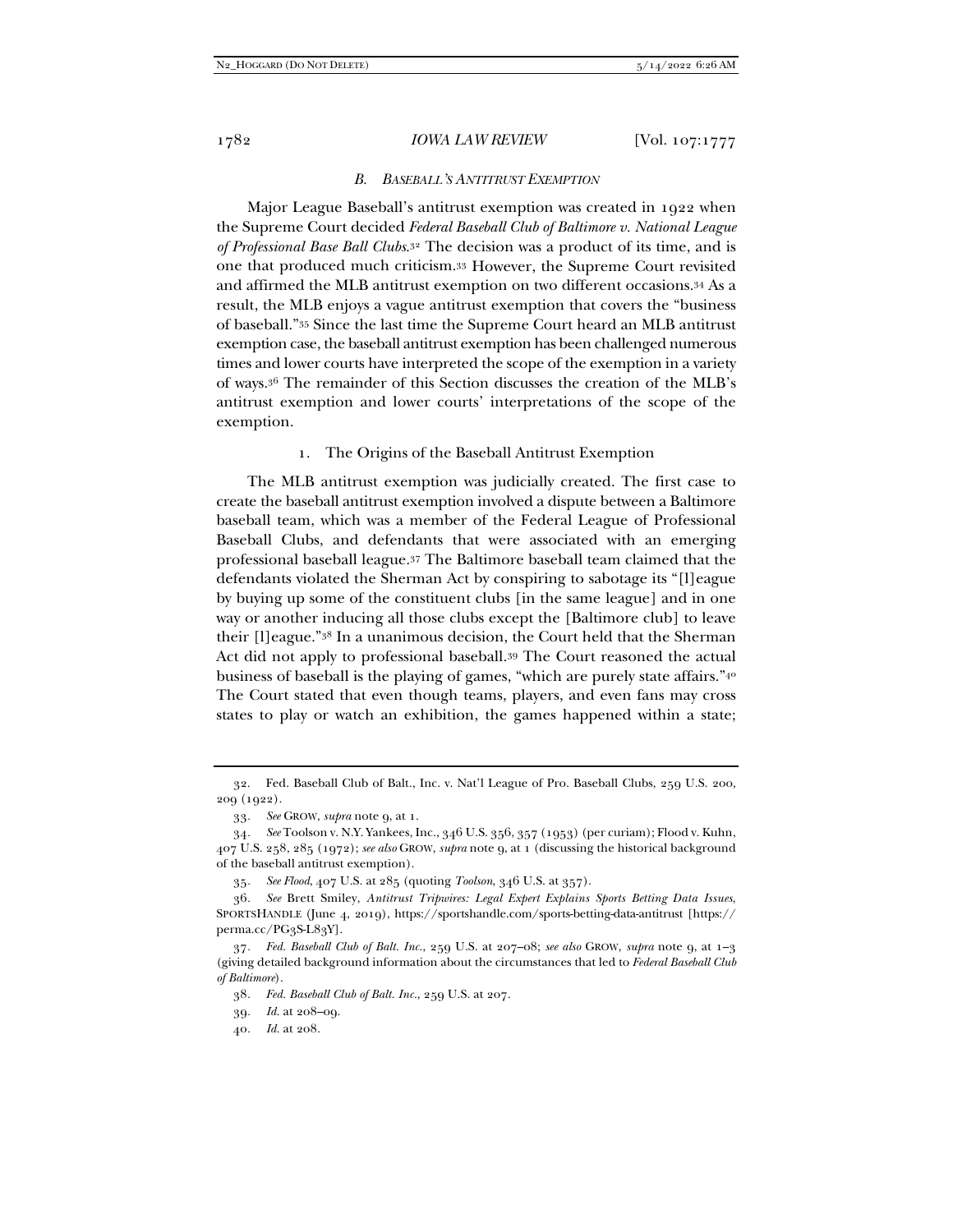therefore baseball was not interstate commerce and could not be subject to the antitrust laws.41

The next important case to further establish the MLB antitrust exemption was *Toolson v. New York Yankees, Inc*. In *Toolson*, the Supreme Court consolidated three cases, all of which involved players' challenges to the MLB reserve clause under the Sherman Act.42 The "reserve clause" allowed professional baseball teams to limit their players' freedom to play for a different team by "bind[ing] players to one-year contract extensions at the sole discretion of the team."43 In a decision that spanned the length of a single paragraph, the Court chose not to examine the issue of whether the reserve clause violated antitrust laws.44 Instead it held that the business of baseball was not within the scope of the antitrust laws on the basis of *stare decisis*. 45 The Court reasoned that baseball had built its business under the impression that it was immune from liability under antitrust laws, and Congress was aware of the baseball antitrust exemption and chose to leave it alone.46 The Court thought "that if there are evils in this field which now warrant application to it of the antitrust laws it should be by legislation."47

The dissenting opinion in *Toolson*, written by Justice Burton, took issue with the Court's failure to recognize that baseball was involved in interstate commerce.48 The dissent stated that given the nature of the MLB and the way it had grown into a big business that expanded across the nation and into other countries, it was contradictory to say baseball was not engaged in interstate commerce and therefore could avoid liability under antitrust laws.49 The dissent pointed out that Congress had recognized that baseball was engaged in interstate commerce.50 The dissent argued baseball should be

47*. Id.*

49*. Id.* (It is inappropriate to say that baseball is not partaking in interstate commerce, "[i]n the light of organized baseball's well-known and widely distributed capital investments used in conducting competitions between teams constantly traveling between states, its receipts and expenditures of large sums transmitted between states, its numerous purchases of materials in interstate commerce, the attendance at its local exhibitions of large audiences often traveling across state lines, its radio and television activities which expand its audiences beyond state lines, its sponsorship of interstate advertising, and its highly organized 'farm system' of minor league baseball clubs, coupled with restrictive contracts and understandings between individuals and among clubs or leagues playing for profit throughout the United States, and even in Canada, Mexico and Cuba . . . .").

50*. Id.* at 358–59.

<sup>41</sup>*. Id.* at 208–09.

 <sup>42.</sup> Toolson v. N.Y. Yankees, Inc., 346 U.S. 356, 356 (1953) (per curiam).

 <sup>43.</sup> Luke Walker, Note, *American Baseball Player Reserve Clause Issues Resurrected in Korea*, 4 ARIZ. ST. SPORTS & ENT. L.J. 187, 188 (2014).

<sup>44</sup>*. Toolson*, 356 U.S. at 357.

<sup>45</sup>*. Id.*

<sup>46</sup>*. Id.*

<sup>48</sup>*. Id.* at 357–58 (Burton, J., dissenting).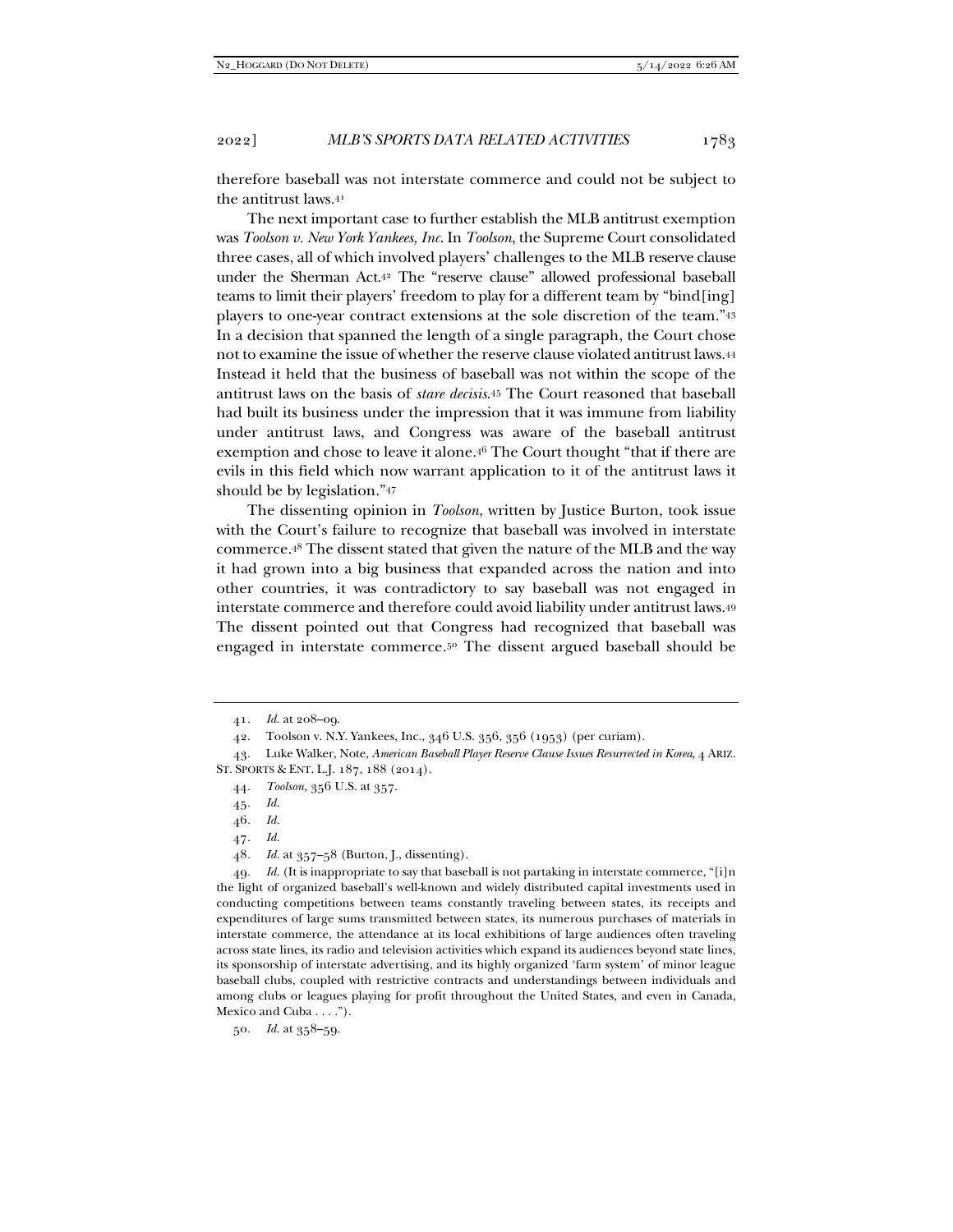subject to antitrust laws, and that if it is to enjoy an exemption from antitrust laws, the exemption should be one granted by Congress and not the judiciary.51

 Before the Supreme Court heard the final part of the baseball antitrust trilogy, they refused to extend the exception to football and solidified the exception as applying to only baseball. In *Radovich v. National Football League*, a football player brought an antitrust claim against the NFL after a contract dispute resulted in the player being blackballed from the league.52 The NFL argued that because of the similarities between professional football and professional baseball, *Federal Baseball Club* and *Toolson* controlled, and the NFL should enjoy the same exemption from antitrust laws as professional baseball did.53 The Court disagreed.54 In holding that the business of professional football was engaged in interstate commerce and subject to the Sherman Act, the Court "specifically limit[ed] the rule . . . established [in *Toolson* and *Federal Baseball Club*] to the facts there involved, i.e., the business of organized professional baseball."55

The Supreme Court cemented the fact that baseball has at least some form of antitrust exemption in the final case of the baseball trilogy. *Flood v. Kuhn* was the result of another professional baseball player challenging the validity of MLB's reserve clause under antitrust laws.56 In *Flood*, the Court stated that "[p]rofessional baseball is a business and it is engaged in interstate commerce."57 The Court recognized that the antitrust exemption created in *Federal Baseball Club* and *Toolson* was "an anomaly" and "an aberration confined to baseball."58 However, the Court adhered to stare decisis and repeated what it said in *Toolson*, that baseball is exempt from antitrust laws, and Congress should be the one to change this if they deem it necessary to do so.59 The Court reasoned that the professional baseball antitrust exemption existed for 50 years, and Congress's failure to create legislation to undo the exemption was "positive inaction" which suggested that it did not disapprove of the exemption.<sup>60</sup>

Justice Douglas dissented, arguing that the Court's view of commerce had drastically changed since *Federal Baseball Club* was decided in 1922.<sup>61</sup> The

- 57*. Id.* at 282.
- 58*. Id.*
- 59*. Id.* at 285 (citing Toolson v. N. Y. Yankees, Inc., 346 U.S. 356, 357 (1953) (per curiam)).
- 60*. See id.* at 283–85.
- 61*. See id.* at 286 (Douglas, J., dissenting).

<sup>51</sup>*. Id.* at 364–65.

 <sup>52.</sup> Radovich v. Nat'l Football League, 352 U.S. 445, 448–49 (1957).

<sup>53</sup>*. Id.* at 449–50.

<sup>54</sup>*. Id.* at 451–52.

<sup>55</sup>*. Id.* at 451. The Court noted that the decision to subject professional football to antitrust laws, but allow professional baseball to be exempt may seem "unrealistic, inconsistent, or illogical," and that if it had been deciding on if baseball was exempt at the time it decided *Radovich*, it "would have no doubts" that baseball was engaged in interstate commerce. *Id.* at 452.

 <sup>56.</sup> Flood v. Kuhn, 407 U.S. 258, 264–65 (1972).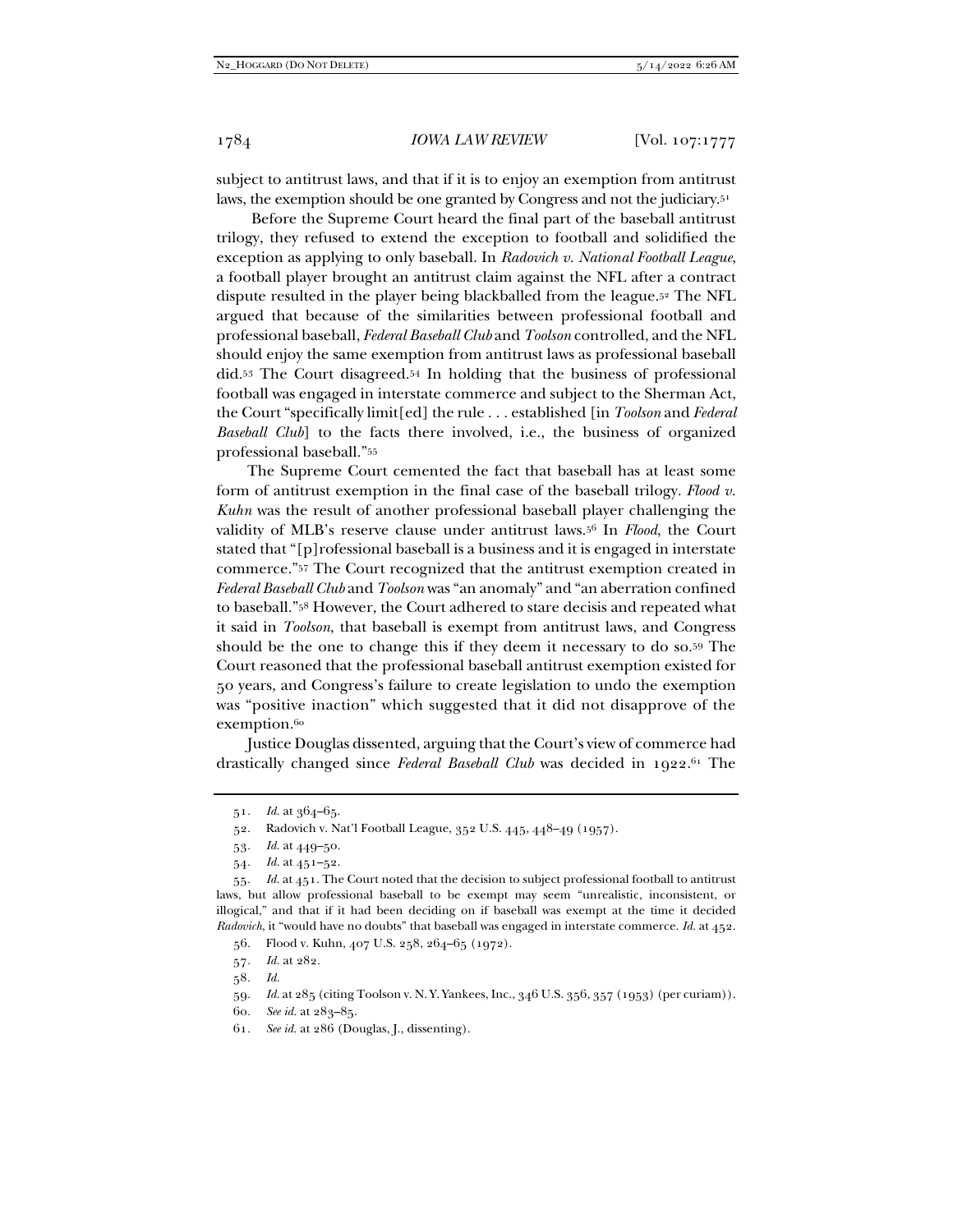Justice stated that "[b]aseball [was] big business that is packaged with beer, with broadcasting, and with other industries."<sup>62</sup> Justice Douglas believed that congressional silence on the matter should not prevent the Court from correcting the mistake it made in 1922.63

Justice Marshall also dissented saying congressional inaction should not prevent the Court from overturning the poorly reasoned cases.64 He pointed out that *Flood* presented a tough problem for the Court because the Court had to choose between adhering to *stare decisis* or overturning *Federal Baseball Club* and *Toolson* in favor of cases that were "more recent and better reasoned" but completely contrary to those cases.65 Justice Marshall believed that the majority focused too much on legislative silence.66 The Justice stated that "when [the Court's] errors deny substantial federal rights, like the right to compete freely and effectively to the best of one's ability as guaranteed by the antitrust laws, we must admit our error and correct it."67

2. Lower Courts Struggle with the Scope of the Exemption

The Supreme Court's decision in *Flood* cemented the fact that professional baseball enjoys some sort of antitrust exemption, but "[t]he continued viability and scope of the baseball exemption are far from clear."68 The ambiguity regarding the scope of "business of baseball" has resulted in much litigation and different interpretations by lower courts. Some courts have interpreted the exemption to be a narrow one, while others have interpreted it to be broad.

In one of the first cases after the *Flood* decision, a district court in Texas decided to interpret the baseball antitrust exemption narrowly. 69 In *Henderson Broadcasting Corp. v. Houston Sports Ass'n*, a broadcasting company brought an antitrust suit against the owners of the Houston Astros and another broadcasting company.70 The plaintiff broadcasting company claimed that the Houston Sports Association ("HSA") and the defendant broadcasting company conspired to drive it out of the market in order to increase advertising revenue and lessen competition.71 The defendants claimed that broadcasting was central to the game of baseball, and therefore their actions fell within the antitrust exemption.72

72*. See id.* at 268*.*

<sup>62</sup>*. Id.* at 287.

<sup>63</sup>*. Id.* at 288.

<sup>64</sup>*. See id.* at 292 (Marshall, J., dissenting) ("In Toolson the Court refused to act because Congress had been silent. But the Court may have read too much into this legislative inaction.").

<sup>65</sup>*. Id.* at 290.

<sup>66</sup>*. Id.* at 292.

<sup>67</sup>*. Id.* at 292–93.

 <sup>68.</sup> Laumann v. Nat'l Hockey League, 56 F. Supp. 3d 280, 295 (S.D.N.Y. 2014).

 <sup>69.</sup> Henderson Broad. Corp. v. Hous. Sports Ass'n, 541 F. Supp. 263, 271–72 (S.D. Tex. 1982).

<sup>70</sup>*. Id.* at 264.

<sup>71</sup>*. Id.*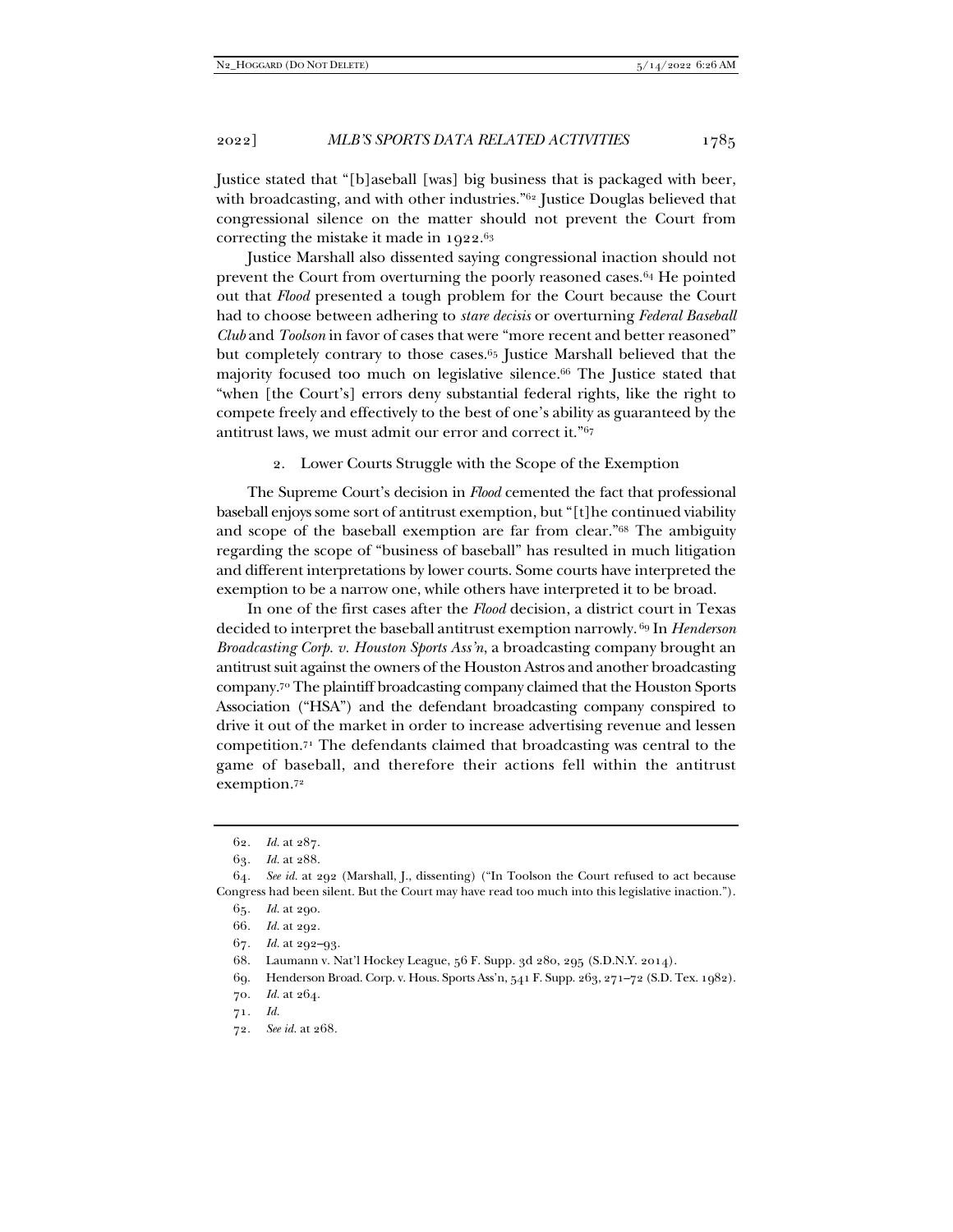The court disagreed with the defendants for three reasons: (1) the Supreme Court had indicated broadcasting was not essential to the business of baseball, (2) actions taken by Congress suggested that broadcasting was not within the scope of the extension, and (3) similar businesses that were "separate and distinct from baseball" were determined not to be within the scope of the exemption by other lower courts.73 The court was of the opinion that broadcasting baseball games was "a distinct and separate industry," and allowing the baseball exemption to cover the defendants' actions would provide baseball with protection far beyond what is necessary.74

In *Postema v. National League of Professional Baseball Clubs*, a federal district court in the Southern District of New York drew the line for the baseball exemption narrowly, confining it to "league structure and its reserve system."75 This case involved, among other things, an antitrust claim brought by a female umpire that professional baseball leagues conspired to keep her from progressing in her career and forced her out of umpiring.76 The court decided that the appropriate interpretation of the baseball antitrust exemption was a narrow one<sup>77</sup> and that the plaintiffs claim in this case was viable because it fell outside the scope of the exemption.78

In *Piazza v. Major League Baseball*, a federal district court in Pennsylvania adopted an even narrower view of the baseball antitrust exemption.79 In *Piazza*, plaintiffs attempting to acquire an MLB team brought an antitrust claim against the MLB and MLB team owners, claiming the defendants conspired to keep them from buying the team.80 The court disagreed with the defendants' arguments that their actions were exempt. According to the court, the baseball antitrust exemption was confined to its reserve system.81 Furthermore, *Federal Baseball*, *Toolson*, and *Flood* were only controlling precedent in cases that challenged the reserve clause.82 Notably, the court differentiated between

<sup>73</sup>*. Id.* at 265.

<sup>74</sup>*. Id.* at 271 ("The reserve clause and other 'unique characteristics and needs' of the game have no bearing at all on the questions presented. To hold that a radio station contract to broadcast baseball games should be treated differently for antitrust law purposes than a station's contract to broadcast any other performance or event would be to extend and distort the specific baseball exemption, transform it into an umbrella to cover other activities and markets outside baseball and empower defendants radio station and 'network' to use that umbrella as a shield against the statutes validly enacted by Congress.").

 <sup>75.</sup> Postema v. Nat'l League of Pro. Baseball Clubs, 799 F. Supp. 1475, 1489 (S.D.N.Y. 1992), *rev'd*, 998 F.2d 60 (2d Cir. 1993).

<sup>76</sup>*. Id.* at 1479–80.

<sup>77</sup>*. Id.* at 1489.

<sup>78</sup>*. Id.* ("Unlike the league structure or the reserve system, baseball's relations with nonplayers are not a unique characteristic or need of the game. Anti-competitive conduct toward umpires is not an essential part of baseball and in no way enhances its vitality or viability.").

<sup>79</sup>*. See* Piazza v. MLB, 831 F. Supp. 420, 438 (E.D. Pa. 1993).

<sup>80</sup>*. Id.* at 422–23.

<sup>81</sup>*. See id.* at 438.

<sup>82</sup>*. See id.*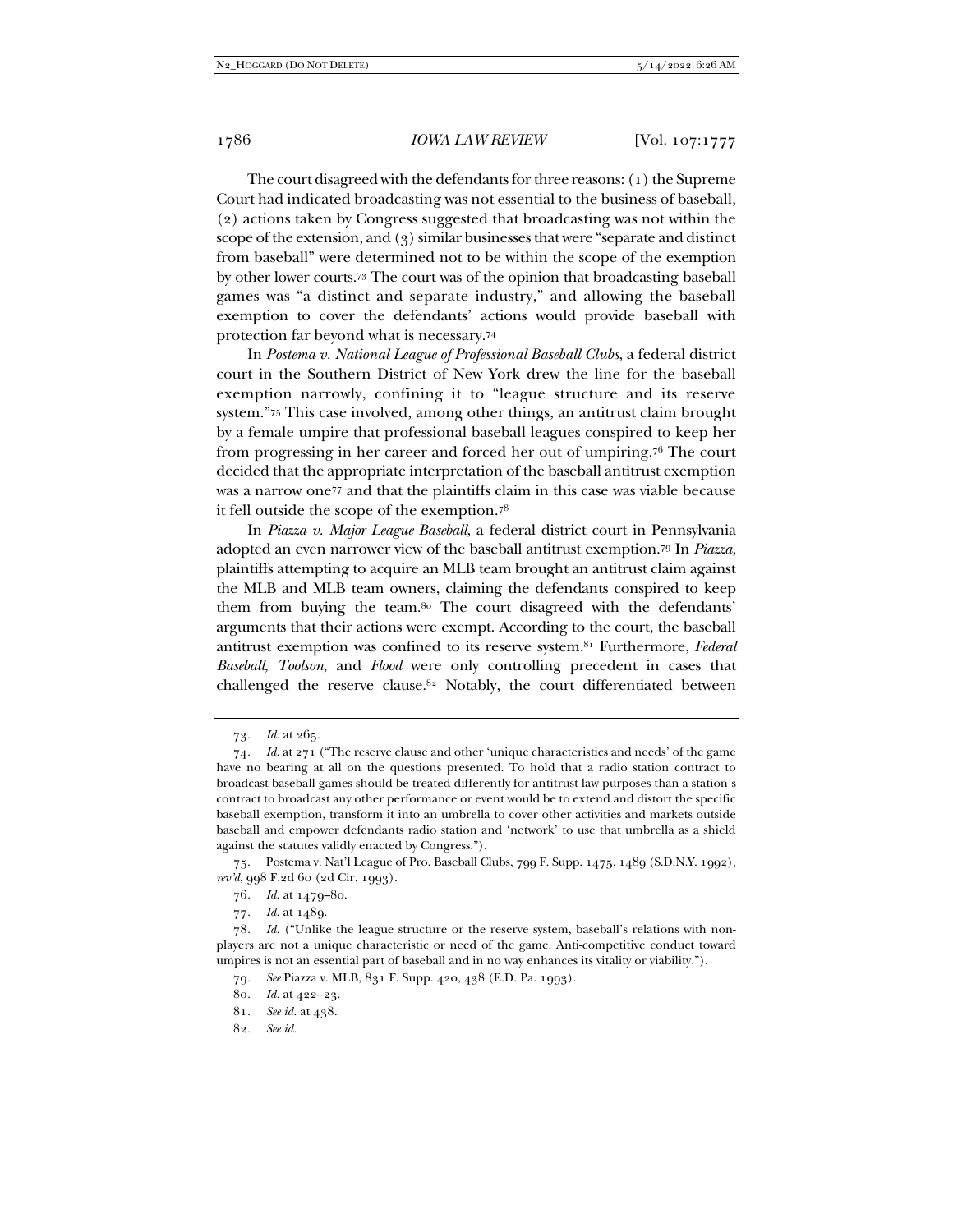anticompetitive actions relating to games and anticompetitive actions relating to ownership of teams.83 The court believed that anticompetitive actions related to the buying and selling of teams were not protected by the antitrust exemption.<sup>84</sup>

Although a fair amount of lower courts have chosen to interpret the professional baseball antitrust exemption narrowly, the Eleventh Circuit has taken the view that baseball enjoys a broad antitrust exemption.85 In *Major League Baseball v. Crist*, the MLB sought to use its antitrust exemption to prevent the Attorney General of Florida from conducting a civil investigation into the attempted relocation of MLB teams in Florida.<sup>86</sup> The court noted that "[t]he [baseball] exemption was founded upon a dubious premise, and it has been upheld in subsequent cases because of an equally dubious premise."87 Nevertheless, the court stated that it was bound by *stare decisis* to hold that the narrow view of the exemption argued for by the defendant was inappropriate and that the contractual issues at hand fell within the scope of the exemption.<sup>88</sup>

In two more recent cases brought in the Southern District of New York, the courts came to two different conclusions regarding the scope of the baseball antitrust exemption. In a case involving broadcasting rights, a court interpreted the scope of the exemption narrowly, and held that contracts involving TV broadcasting games did not fall within the scope of the exemption.89 However, two years later a court in the same district chose to interpret the scope of the exemption broadly. $9^{\circ}$  The court held that the relationship between umpires and the MLB undoubtedly fell within the exemption.91

90. Wyckoff v. Off. of the Comm'r of Baseball, 211 F.Supp.3d 615, 625–27 (S.D.N.Y. 2016).

91*. See id.* at 626–27 ("The employment relationship between baseball scouts and Franchises is central to the 'business of baseball.' Scouts play a critical role in directing talent to the Franchises, and the quality of the players is largely what determines success on the field as well as success in the 'business of baseball.'").

<sup>83</sup>*. See id.* at 440.

<sup>84</sup>*. Id.* at 441 ("[A]lthough teams, as business entities engaged in exhibiting baseball games, are undoubtedly a unique necessity to the game, the transfer of ownership interests in such entities may not be so unique. Moreover, anticompetitive conduct toward those who seek to purchase existing teams has never been considered by any court to be an essential part of the exhibition of baseball games.").

 <sup>85.</sup> Major League Baseball v. Crist, 331 F.3d 1177, 1189 (11th Cir. 2003).

<sup>86</sup>*. Id.* at 1179–81.

<sup>87</sup>*. Id.* at 1188 (footnote omitted).

<sup>88</sup>*. Id.* at 1189 ("[W]e do not fault the position taken by some courts, and the arguments proffered by the Attorney General, that the exemption should be extremely narrow. Even so, we believe that a good faith reading of Supreme Court precedent leaves us no choice but to reach the following conclusion[] . . . contraction is a matter that falls within the 'business of baseball' . . . .").

 <sup>89.</sup> Laumann v. Nat'l Hockey League, 56 F. Supp.3d. 280, 297 (S.D.N.Y. 2014) ("Exceptions to the antitrust laws are to be construed narrowly. Moreover, the Supreme Court has expressly questioned the validity and logic of the baseball exemption and declined to extend it to other sports. I therefore decline to apply the exemption to a subject that is not central to the business of baseball, and that Congress did not intend to exempt—namely baseball's contracts for television broadcasting rights." (footnote omitted)).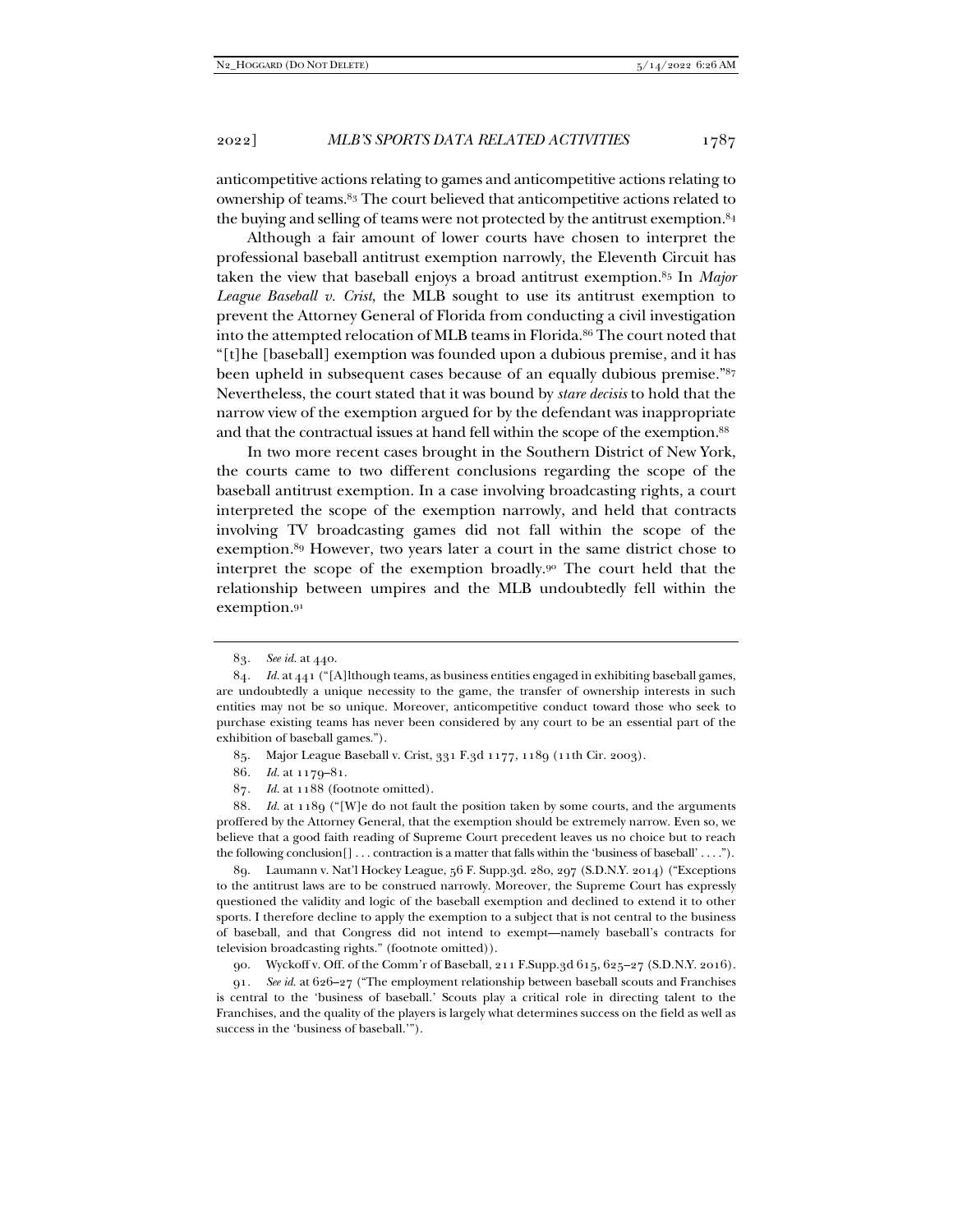The Ninth Circuit also adopted a broad interpretation of the professional baseball antitrust exemption. In *San Jose v. Commissioner of Baseball*, the city of San Jose brought an antitrust claim against the MLB claiming that they were conspiring to prevent the Athletics from moving locations in order to preserve another Franchise's monopoly on an area.92 The court held that although there may be some aspects of the game that fall outside of the exemption, the Supreme Court intended the exemption to be broad, and the relocation of teams falls within the exemption.93

## III. POTENTIAL ANTITRUST VIOLATIONS AND THE DIFFERENT INTERPRETATIONS OF THE BASEBALL ANTITRUST EXEMPTION

Given the unpredictability of how lower courts will interpret the scope of the antitrust exemption, the MLB would likely argue that any potentially anticompetitive actions fall within the scope of the exemption. However, under both a narrow and broad interpretation of the exemption, this argument is likely to be unsuccessful. This Part begins by discussing the difference between "official" data and "unofficial" data and why the demand for data has spiked recently. This Part then explains the antitrust implications of sports leagues' recent activity relating to the collection and distribution of data, and their possible violations of Section 1 and Section 2 of the Sherman Act. This Part concludes by analyzing the ambiguity surrounding the baseball antitrust exemption and compares the decisions of courts that have interpreted the scope of the baseball antirust broadly verse courts who have interpreted it narrowly.

## *A. TYPES OF LEAGUE DATA AND WHY ITS DEMAND HAS INCREASED*

To understand whether an antitrust claim brought against the MLB falls within the baseball antitrust exemption, it is important to understand the difference between "official" and "unofficial" data and why the demand for data has increased. Sports data can be defined and broken down into many different and detailed categories.94 The type of data that is most relevant to this Note is data that is collected during sporting events, such as the score of

 <sup>92.</sup> San Jose v. Off. of the Comm'r of Baseball, 776 F.3d 686, 688 (9th Cir. 2015).

<sup>93</sup>*. Id.* at 690–91 ("Despite the two references in the *Flood* case to the reserve system, it appears clear from the entire opinions in the three baseball cases, as well as from *Radovich*, that the Supreme Court intended to exempt the business of baseball, not any particular facet of that business, from the federal antitrust laws." (quoting Charles O. Finley & Co. v. Kuhn, 569 F.2d 527, 541 (7th Cir. 1978))).

<sup>94</sup>*. See, e.g.*, Ryan M. Rodenberg, *Antitrust Standing after* Apple v. Pepper: *Application to the Sports Betting Data Market*, 64 ANTITRUST BULL. 584, 588–89 (2019) (breaking down the different types of data and discussing how each type differs from the other); Christian Frodl, *Commercialisation of Sports Data: Rights of Event Owners Over Information and Statistics Generated About Their Sports Event*, 26 MARQ. SPORTS L. REV. 55, 56–59 (2015) (breaking down sports data into three categories); Pelnar, *supra* note 1 (breaking down the different types of data and discussing different ways data can be categorized).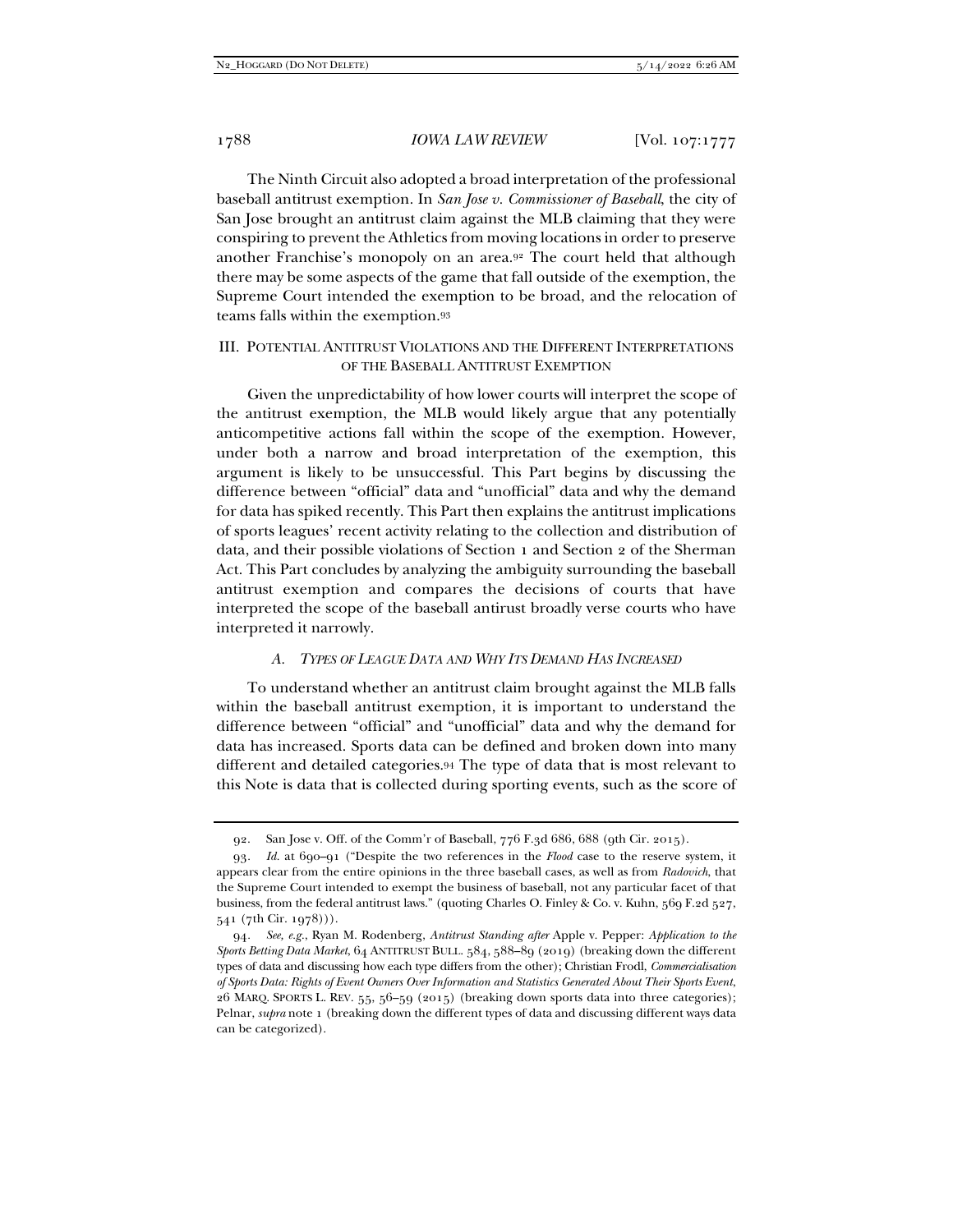the game, amount of time left in the game, weather, attendance, amount of timeouts left, fouls, pitches, etc., which some refer to as "game state information."95 This type of data is collected by leagues, but it is also easy for non-league parties to track and record this information as well.96 Once this data is collected, whether by leagues or third parties, it is sold to sportsbooks.97 Sportsbooks in turn use this data to create odds and bets, and it is especially useful for creating bets for games that are currently in progress.98

The distinction between "official" and "unofficial" league data is not a complicated one. A Tennessee statute defines official data as "data related to a sporting event obtained pursuant to an agreement with the relevant governing body of a sport or sports league, organization, or association . . . or an entity expressly authorized by such governing body to provide such information to licensees for purposes of live betting."99 Thus, official data is data collected by sports leagues themselves or by firms that specialize in collecting and disseminating data that are authorized and approved by a league to do so.100 Unofficial data is simply data used by sportsbooks for ingame betting that is not collected by a league or a league-certified company.<sup>101</sup> The main difference between official and unofficial data when used by a sportsbook is that official data is received faster, which allows them to generate odds for in-game betting quicker.102 Another difference is that official data is always accurate, whereas unofficial data could be slightly off.103 Although it is possible that unofficial data varies from official data, many opine "that there is little distinction between the official league data being used to create ingame probabilities and statistical information provided from [unofficial] sources," and the gap between the two is "becom[ing] less pronounced."<sup>104</sup>

In *Murphy v. National Collegiate Athletic Association*, the Supreme Court deemed that a federal ban that did not allow states to "legalize sports gambling" was unconstitutional, allowing individual states to decide whether

98*. See* Parry, *supra* note 4.

- 101. Rybaltowski, *supra* note 7.
- 102*. See* Smiley, *supra* note 95.
- 103*. See* Rybaltowski, supra note 7.
- 104*. Id.*

<sup>95</sup>*. See* Brett Smiley, *How 'Unofficial' Sports Betting Data May Be Better Than 'Official League Data'*, SPORTSHANDLE (June 5, 2019), https://sportshandle.com/unofficial-official-league-data [https:// perma.cc/BR3Z-RQ22]; Pelnar, *supra* note 1 ("Event and performance data include the vast array of data collected during the conduct of a sporting event and includes both external circumstances about the event (e.g. weather, attendance) and data regarding game performance (e.g. points scored).").

 <sup>96.</sup> Pelnar, *supra* note 1.

 <sup>97.</sup> Rodenberg, *supra* note 94, at 589.

 <sup>99.</sup> TENN. CODE ANN. § 4-51-302(17) (West 2021). Tennessee and Illinois are two states that implemented "data mandates" that require sportsbooks to purchase data from official data providers. Rodenberg, *supra* note 94, at 589; *see also* TENN. CODE ANN. § 4-51-316 (West 2021); 230 ILL. COMP. STAT. ANN. 45/25-60 (West 2021).

 <sup>100.</sup> Rodenberg, *supra* note 94, at 589.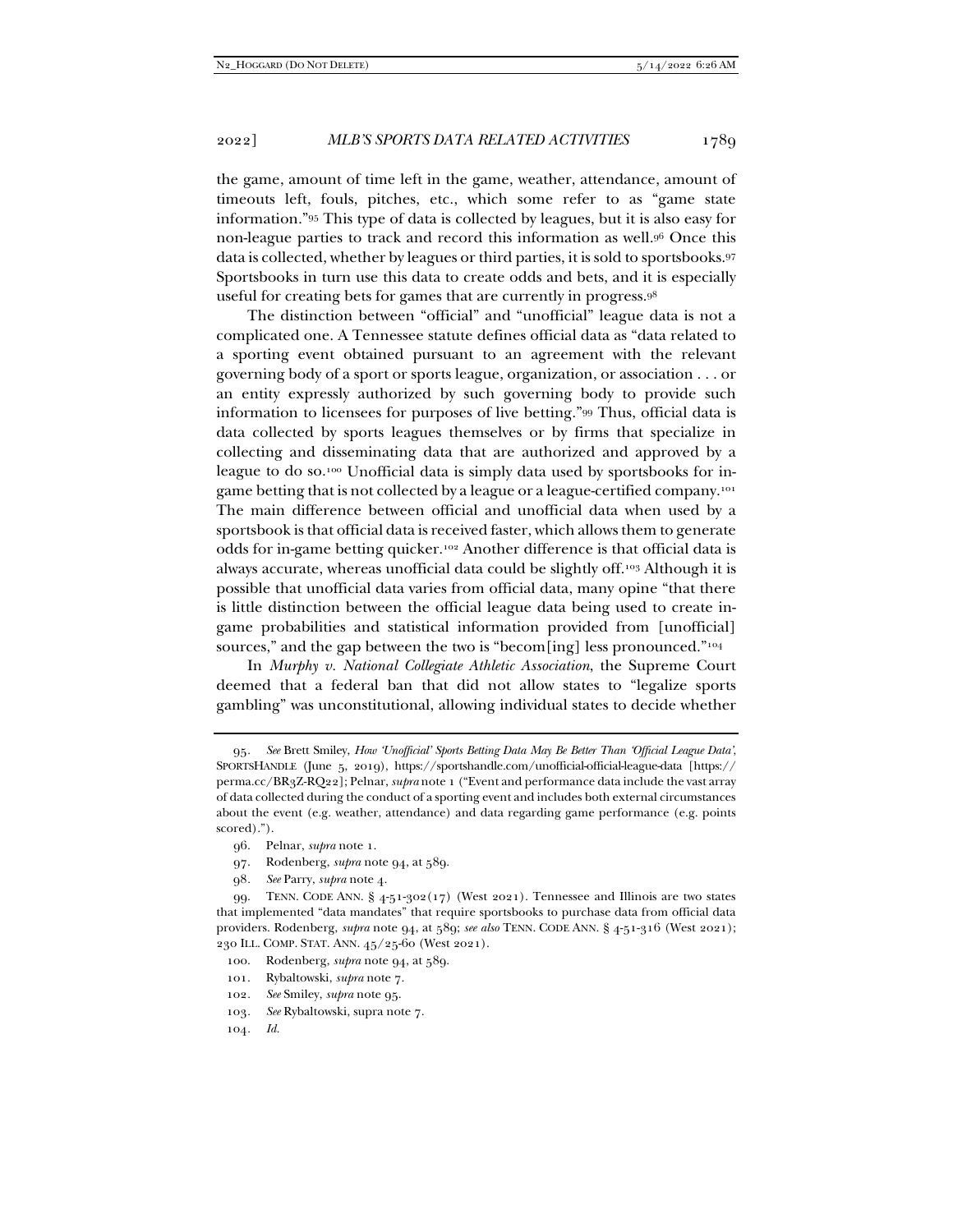they would allow it.105 Since the Court's decision in *Murphy*, 28 states and Washington, D.C. legalized and launched sports betting,<sup>106</sup> growing the demand for sports-related data.107 The increase in gambling that has followed from the legalization of sports betting in a growing number of states has made sports leagues feel that they should have a say in the progression of sports gambling.108 Sports leagues—the NBA and MLB in particular—have been trying to force sportsbooks to use official data only by signing deals with data companies to collect and disseminate data to sportsbooks,<sup>109</sup> asking for "integrity fees,"110 and lobbying state legislatures and Congress.111 Leagues argue that the use of official sports data is necessary to maintain the integrity of the sports.112 Leagues maintain that their reputation could be damaged if different data resulted in inconsistent outcomes for sportsbooks.<sup>113</sup> However, many commentators have acknowledged that the actions by leagues to try to force sportsbooks to use official data could implicate antitrust laws.114

#### *B. BRIEF ANTITRUST ANALYSIS*

Leagues would gain pricing power if they were able to require sportsbooks to use official data. While data price trends have stayed steady since the legalization of sports gambling, leagues would gain pricing power if official data mandates were implemented in several states.115 When sportsbooks have multiple options to choose from when buying sports data, the suppliers of the data must price it competitively, but a mandate requiring sportsbooks to buy

<sup>105</sup>*. See* Murphy v. Nat'l Collegiate Athletic Ass'n, 138 S. Ct. 1461, 1468 (2018) (holding that the Professional and Amateur Sports Protections Act, which prevented states from implementing sports betting, violated the Tenth Amendment of the Constitution).

<sup>106</sup>*. Interactive Map: Sports Betting in the U.S.*, AM. GAMING ASS'N (Jan. 11, 2022), https:// www.americangaming.org/research/state-gaming-map [https://perma.cc/XJ6R-MMGD]. In four additional states, sports betting is legal but not yet offered to consumers. *Id.*

 <sup>107.</sup> Pelnar, *supra* note 1.

 <sup>108.</sup> Ethan Sanders & Aalok Sharma, *Who's on First? – The Fight Over Official Sports Data After*  Murphy, JD SUPRA (Mar. 12, 2019), https://www.jdsupra.com/legalnews/who-s-on-first-the-fight -over-official-81726 [https://perma.cc/F9X4-ZXP8].

<sup>109</sup>*. See* Rybaltowski, *supra* note 7.

<sup>110</sup>*. See* Steve Ruddock, *Gaming Experts Agree: Leagues Can't Explain Why They Need Integrity Fees*, LEGAL SPORTS REP. (July 25, 2018), https://www.legalsportsreport.com/22190/nclgs-integrity-feesskepticism [https://perma.cc/987S-ZFPP].

<sup>111</sup>*. See* Pelnar, *supra* note 1.

 <sup>112.</sup> Rybaltowski, *supra* note 7.

<sup>113</sup>*. Id.*

<sup>114</sup>*. See* Marc Edelman, *Sports Data Policies Could Represent Next Big Antitrust Challenge for Pro Sports Leagues*, FORBES (June 10, 2019, 9:30 AM), https://www.forbes.com/sites/marcedelman/ 2019/06/10/sports-data-policies-could-provide-next-big-antitrust-challenge-for-pro-sports-leagues/ #3f141e753284 [https://perma.cc/283MDTSP]; Rodenberg, *supra* note 94, at 590, 592; *see also generally* Pelnar, *supra* note 1 (discussing how the increased monetization of sports data implicates antitrust laws); Smiley, *supra* note 36.

<sup>115</sup>*. See* Rybaltowski, *supra* note 7.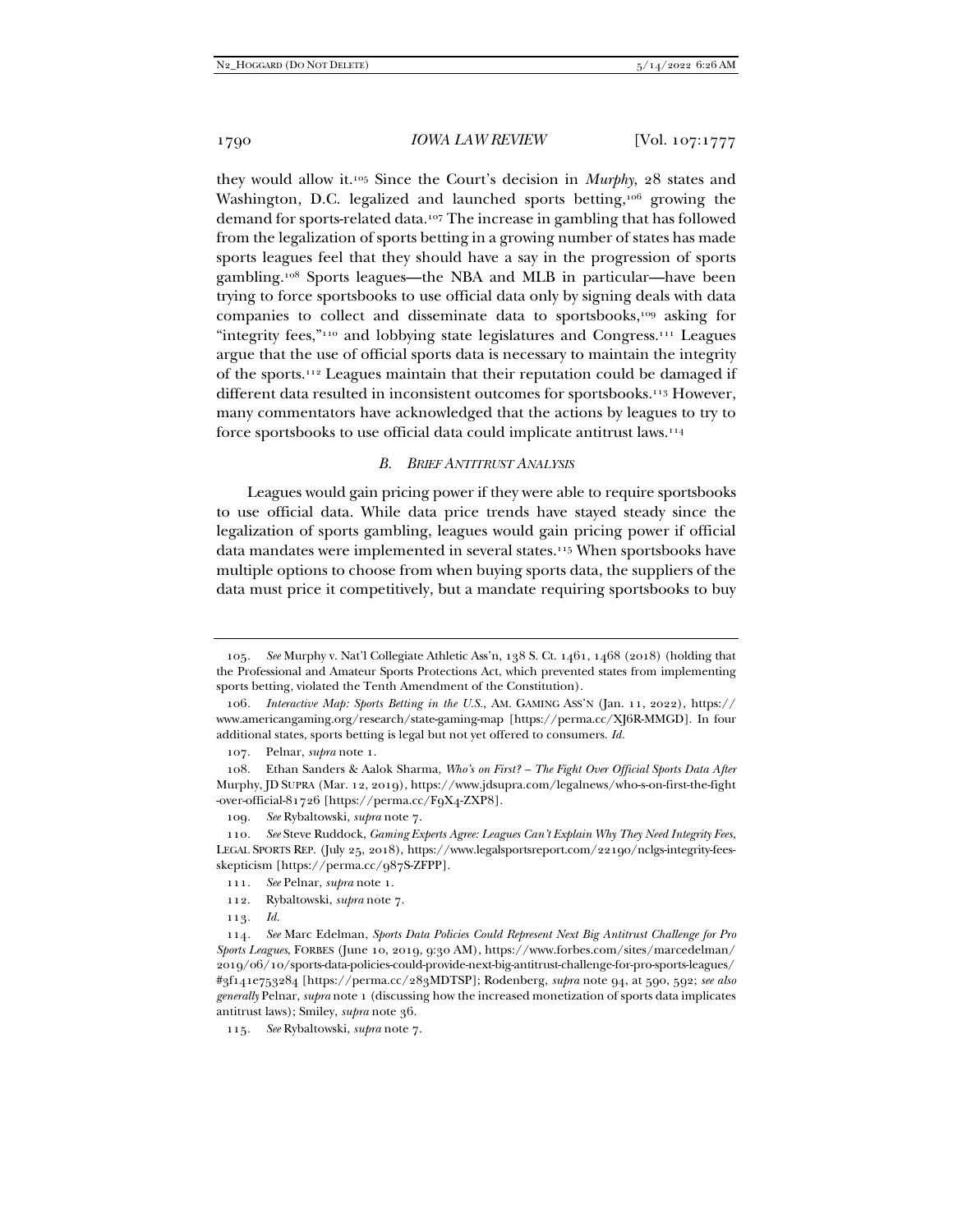from leagues would give the leagues "complete control over the price."116 An executive from William Hill, a large sports betting company, testified to the State of New York Senate Racing, Gaming, and Wagering Committee that "[m]andating the use of 'official league data' just results in monopoly pricing power for the professional sports leagues."117

To prevent leagues from gaining this pricing power, and hurting sports data consumers, potential plaintiffs<sup>118</sup> could bring a claim under antitrust laws. Given the actions of the sports leagues, they are most likely to be charged under Section 1 or Section 2 of the Sherman Act.<sup>119</sup> "The recent practices of [sports leagues] to centralize 'ownership' of sports league data on the league (rather than team) level and then attempt to require their business partners to use only their data (and not [unofficial data]) raises . . . questions under both sections of the Sherman Act."120

## 1. Possible Section 1 Violations

There are several possible ways in which a sports league could violate Section 1. One way is if the league has the rights to sell the data collected at team games and prevents anyone else from selling it.121 Because each team is its own entity separate from the league, a league's decision to collect and distribute data jointly and prevent teams from competing in the data market individually could give rise to a Section 1 claim. This behavior could be seen as an agreement between teams to restrict competition and raise prices.<sup>122</sup> That type of agreement presents a situation similar to the one presented to the Supreme Court in *American Needle v. NFL*.123 In *American Needle*, the Supreme Court held that the NFL's policy treating the individual teams as a whole and allowing Reebok to be the sole provider of fanwear with official logos was a violation of Section 1 of the Sherman Act.124 The similarities between *American Needle* and the scenario created when teams collect and sell

120. Edelman, *supra* note 114.

121*. Id.*

123. Pelnar, *supra* note 1.

 <sup>116.</sup> Ruddock, *supra* note 110.

<sup>117</sup>*. Testimony of Danielle Boyd, Head of Government Relations, William Hill U.S. Before the State of N.Y. S. Racing, Gaming, and Wagering Comm.* (May 8, 2019).

 <sup>118. &</sup>quot;Potential plaintiffs include sports data distributors and sports betting operators." Pelnar, *supra* note 1 at 4.

 <sup>119.</sup> Pelnar, *supra* note 1.

<sup>122</sup>*. See* Smiley, *supra* note 36. ("Because the NBA is made up of 32 separate entity teams (and MLB, 30 entity teams), each league's policy to allocate team-specific rights collectively on a league-wide level may give rise to a potential antitrust violation under Section 1 of the Sherman Act, as it prevents individual teams from selling their data to individual gaming companies on a free market.").

 <sup>124.</sup> Am. Needle, Inc. v. Nat'l Football League, 560 U.S. 183, 186 (2010); *see also* Pelnar, *supra* note 1 (discussing *American Needle* and how it relates to the scenario presented with sports leagues and sports data).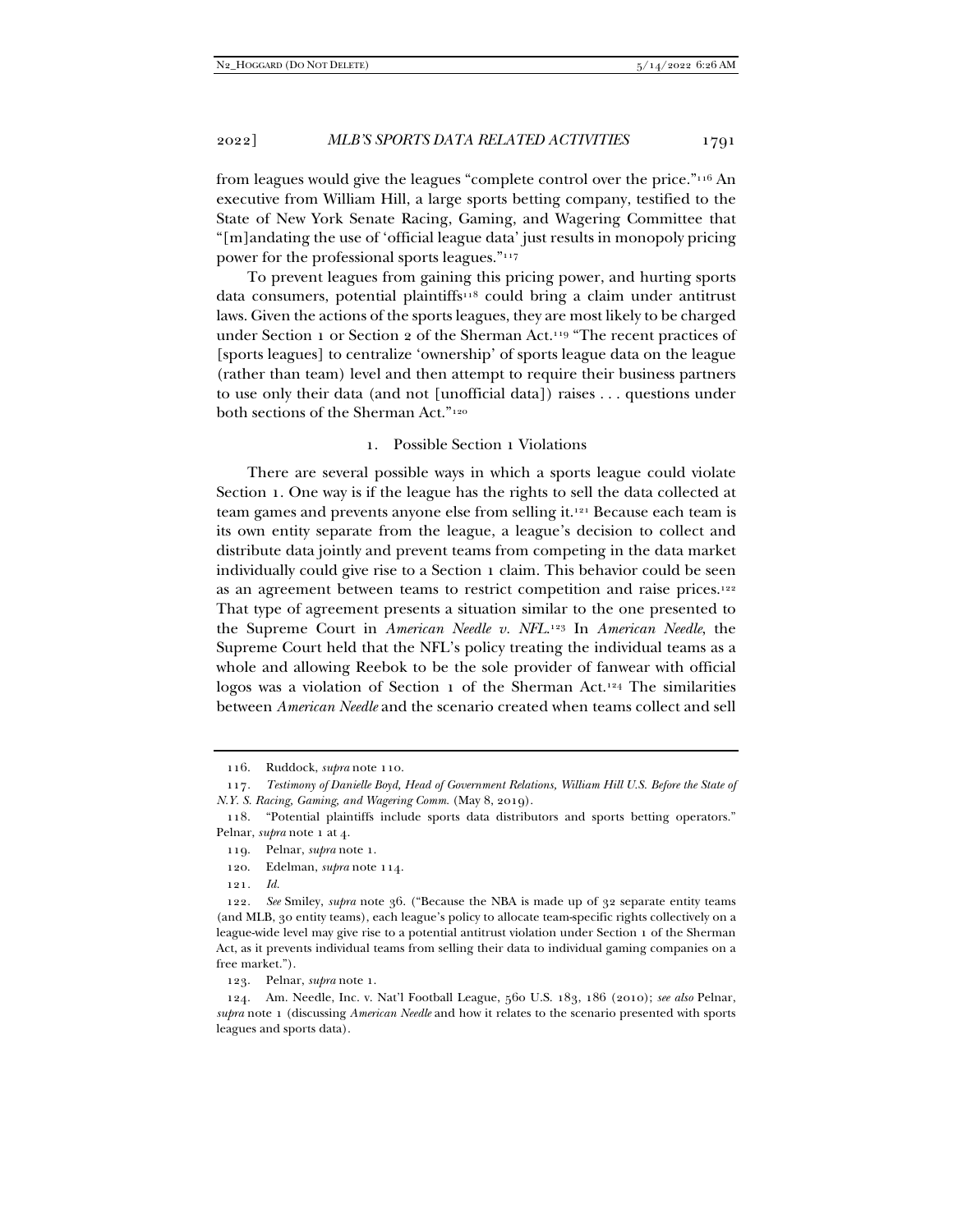data at the league level would likely lead a court to view *American Needle* as controlling and hold that leagues have violated Section 1.125 Forcing a sportsbook to buy directly from leagues is likely to increase their costs because, without competition from other data providers, leagues will have the power to set prices above a competitive level, since they would not have to worry about a competitor undercutting their prices.<sup>126</sup>

Another claim that could be brought by individual teams is for preventing them from profiting from their data.127 Teams could claim they have the right to income earned off of collecting and selling data, and that centralizing the collection and distribution of data at the league level deprives them of this right.128 Exclusive licenses with third parties to collect and sell data to sportsbook could also constitute a restraint of trade under Section 1 of the Sherman Act.129

One other possible claim that could be brought under Section 1 is a "huband-spoke [sic] conspiracy" with Sportradar,<sup>130</sup> at the center of the conspiracy.131 "[A] hub-and-spoke conspiracy is a cartel in which a firm (the hub) organizes collusion (the rim of the wheel or the rim) among upstream or downstream firms (the spokes) through vertical restraints."132 This type of cartel allows firms at the same level of the supply chain to act in coordination without expressly agreeing to do so.<sup>133</sup> Whether or not this claim is viable would likely require empirical analysis.134

#### 2. Possible Section 2 Violations

Sports leagues' conduct with regards to sports data could potentially result in a violation of Section 2 of the Sherman Act. Although it is not illegal to have a monopoly, which sports leagues do over their games, it is a violation of Section 2 to use that monopoly power to try to gain or create a monopoly

131*. Id.*

<sup>125</sup>*. See* Pelnar, *supra* note 1.

<sup>126</sup>*. See* Edelman, *supra* note 114*.* 

 <sup>127.</sup> Pelnar*, supra* note 1*.*

<sup>128</sup>*. See id.* (comparing potential claims relating to data brought by a team to past antitrust claims where teams in different leagues prevailed against the league).

<sup>129</sup>*. See* Edelman, *supra* note 114.

 <sup>130.</sup> Pelnar, *supra* note 1 ("[Sportradar] has about 90 percent of the U.S. sportsbook operator market, is partially owned by the NFL and three NBA owners . . . and according to its own website has exclusive distribution rights agreements with the NFL, NHL, MLB, and Nascar, and has a non-exclusive betting data distribution rights agreement with the NBA.").

 <sup>132.</sup> Barak Orbach, *Hub-and-Spoke Conspiracies*, 15 ANTITRUST SOURCE 1, 1 (2016) (giving an in-depth explanation of hub-and-spoke conspiracies in antitrust); *see, e.g.*, Interstate Cir. v. United States, 306 U.S. 208, 216–19 (1939) (detailing the relationship and collusion between managers of movie theatres (the hub) and movie distributors (the spokes)).

<sup>133</sup>*. See* Orbach, *supra* note 132, at 1–3.

<sup>134</sup>*. See* Pelnar, *supra* note 1. Further empirical analysis is outside the scope of this Note.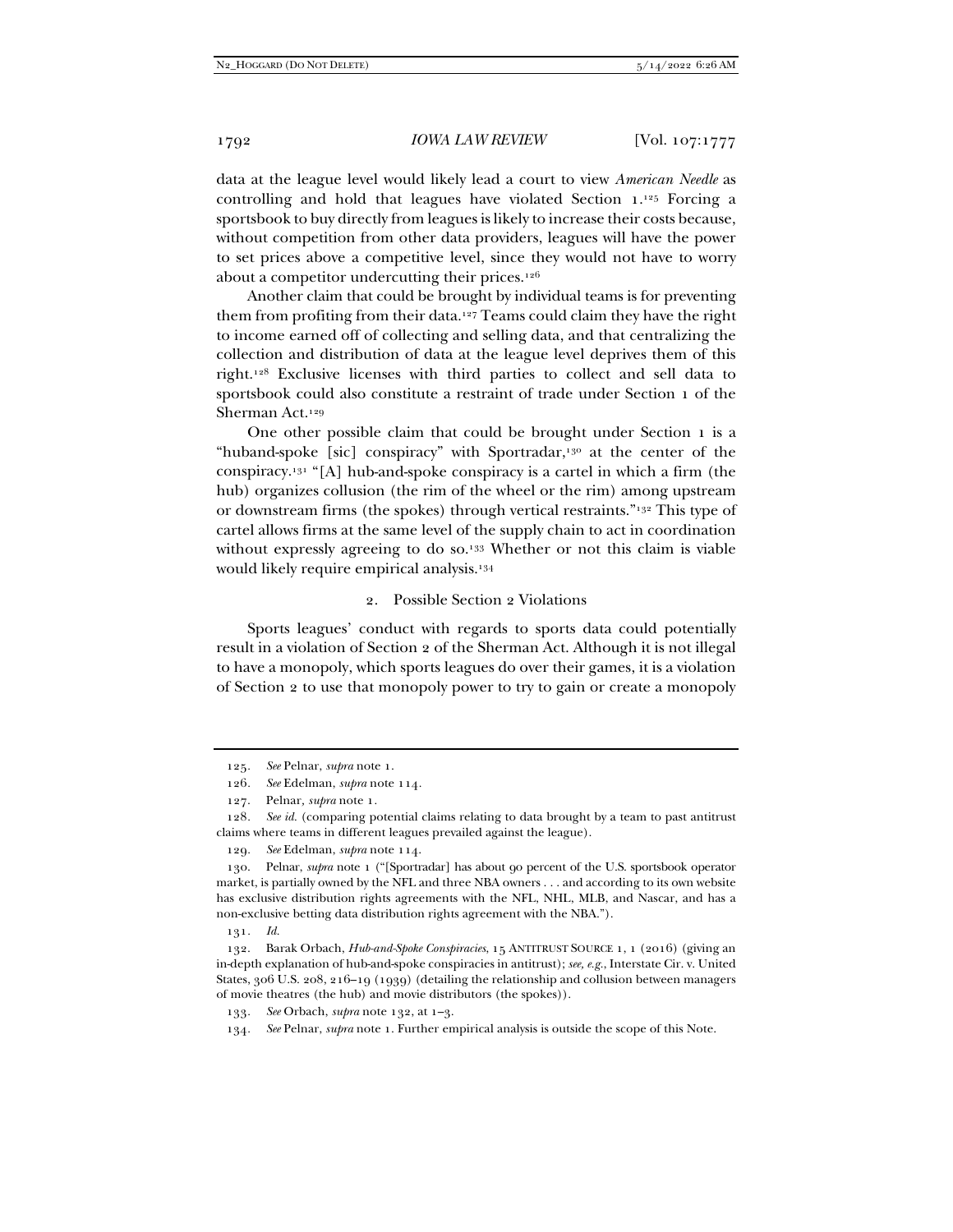in another market, or to perform other types of exclusionary conduct.135 Some claims, such as challenging the practice of centralizing the collection and distribution of data, may not violate Section 1 but could "be found to violate Section 2 under a monopoly leveraging theory."136

There are several ways in which sports leagues could potentially violate Section 2 of the Sherman Act. Plaintiffs in a Section 2 claim are likely to claim that a league is using the monopoly it has over sports games to form a new monopoly in the sports data market.137 Potential violations include "preventing third-parties from collecting data, degrading the usefulness of the third-party's data by requiring the use of official league data, or denying access to an 'essential facility . . . for offering in-game betting."138 Actions that prevent the distribution of data by third parties who gather information on their own by watching events, either live or in person, present problems under Section 2.139 The most likely plaintiff in this scenario would be a non-licensed company attempting to compete with leagues in the market for collecting and distributing data.140 The problem with sports leagues being able to exclude non-licensed sports data companies is that it allows the licensed companies, even if they are non-exclusive licensees, to charge higher prices to consumers because they do not have to compete with third parties that may charge a lower price.<sup>141</sup>

To determine whether a league has violated Section 2 of the Sherman Act a court would have to apply an in depth rule of reason analysis.142 Courts apply a rule of reason analysis when the alleged violation of antitrust laws is not per se illegal.143 Rule of reason analysis requires courts to define the relevant product and geographic markets, determine the amount of market power the defendant has in the defined market, and weigh the anticompetitive

<sup>135</sup>*. See* Edelman, *supra* note 114.

 <sup>136.</sup> Smiley, *supra* note 36.

 <sup>137.</sup> Pelnar, *supra* note 1.

<sup>138</sup>*. Id.*

<sup>139</sup>*. See* Smiley, *supra* note 36.

 <sup>140.</sup> Pelnar, *supra* note 1.

 <sup>141.</sup> Smiley, *supra* note 36. "What a free market really needs is the opportunity for other companies, without restraint, to compete against the leagues and their licensed providers in the market to collect, organize, and resell game data." *Id.*

<sup>142</sup>*. See* Pelnar, *supra* note 1 (discussing all of the factors a court would consider when undergoing a rule of reason analysis to determine whether a league has violated Section 2 of the Sherman Act).

<sup>143</sup>*. See* Michael A. Carrier, *The Four-Step Rule of Reason*, 33 ANTITRUST 50, 50–51 (2019). "[C]ertain acts are considered so harmful to competition that they are almost always illegal. These include plain arrangements among competing individuals or businesses to fix prices, divide markets, or rig bids. These acts are 'per se' violations of the Sherman Act [ and] . . . no defense or justification is allowed." *The Antitrust Laws*, FED. TRADE COMM'N (emphasis omitted), https:// www.ftc.gov/tips-advice/competition-guidance/guide-antitrust-laws/antitrust-laws [https://perma.cc /9KR9-Y3A4].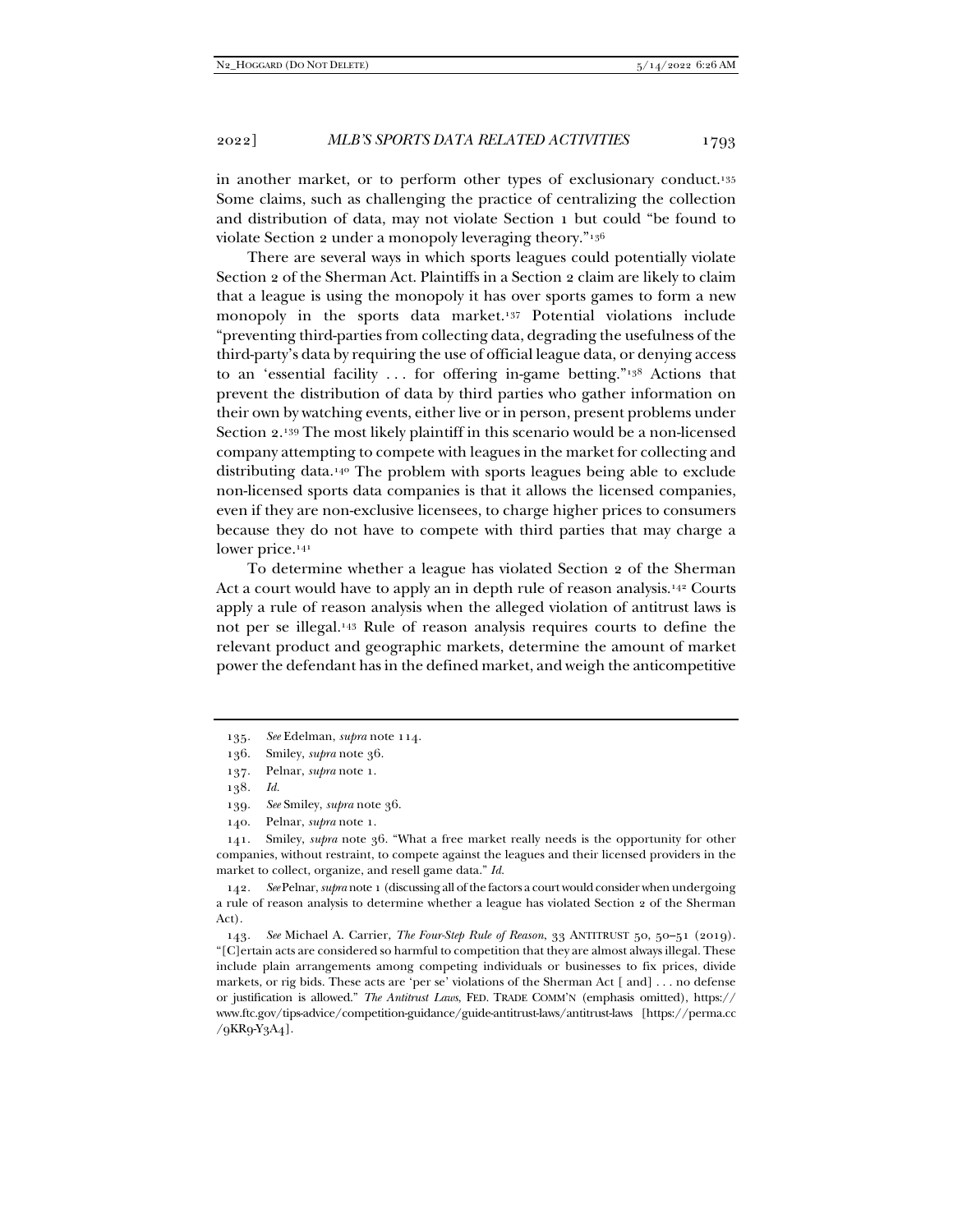consequences of an action against its procompetitive rationales.144 In this case, the product market would depend on what type of data is seen as substitutable or equivalent to official data, and the geographic market could be as small as a single state or as large as the United States or beyond.145 Once the product and geographic market is defined, a court would determine how much market power the league has, and then weigh anticompetitive effects of the league's action against its procompetitive justifications.146

#### *C. DETERMINING THE SCOPE OF THE BASEBALL ANTITRUST EXEMPTION*

The potential antitrust violations described above are not likely to be protected by the MLB's antitrust exemption. Although baseball does enjoy some type of antitrust exemption that encompasses the "business of baseball," the scope of this exemption is uncertain. There is "real ambiguity" as to what exactly the baseball antitrust exemption covers, and it is definitely uncertain whether it exempts the MLB's actions "in[] the realm of commercial business practices."147 Indeed, even some cases that interpret the scope of the baseball antitrust exemption broadly acknowledge that the exemption is not all encompassing.148 Because the MLB's policies relating to data are a commercial business practice, it is uncertain whether the league would be protected by the exemption if an antitrust claim was brought against it for these matters.149 To determine whether the practices related to data fall outside the scope of the exemption, it is necessary to analyze the cases that have tried to interpret the scope of the exemption.

## 1. A Broad Interpretation of the Exemption

Several courts have interpreted the scope of the baseball antitrust exemption broadly. In *Wyckoff v. Office of the Commissioner of Baseball*, a court in the Southern District of New York chose to apply the baseball antitrust exemption broadly.150 Stare decisis was the main reason the court adopted a broad interpretation of the exemption.151 The court quoted language from *Toolson*, and indicated that there was no need to look into the issue at hand because Congress did not intend for baseball to be covered by antitrust laws.152

148*. See* Major League Baseball v. Crist, 331 F.3d 1177, 1186–87 (11th Cir. 2003); City of San Jose v. Off. of the Comm'r of Baseball, 776 F.3d 686, 690 (9th Cir. 2015).

<sup>144</sup>*. Antitrust Standards of Review: The Per Se, Rule of Reason, and Quick Look Tests*, BONALAW, https:// www.businessjustice.com/antitrust-standards-of-review-the-per-se-rule-of-reason-and-quic.html [https://perma.cc/4YD2-KUKD].

<sup>145</sup>*. See* Pelnar, *supra* note 1.

<sup>146</sup>*. See id.*

 <sup>147.</sup> Smiley, *supra* note 36.

 <sup>149.</sup> Smiley, *supra* note 36.

 <sup>150.</sup> Wyckoff v. Off. of the Comm'r of Baseball, 211 F. Supp. 3d 615, 625–26 (S.D.N.Y. 2016).

<sup>151</sup>*. Id.*

<sup>152</sup>*. Id.* (quoting Toolson v. New York Yankees, Inc., 346 U.S. 356, 357 (1953)).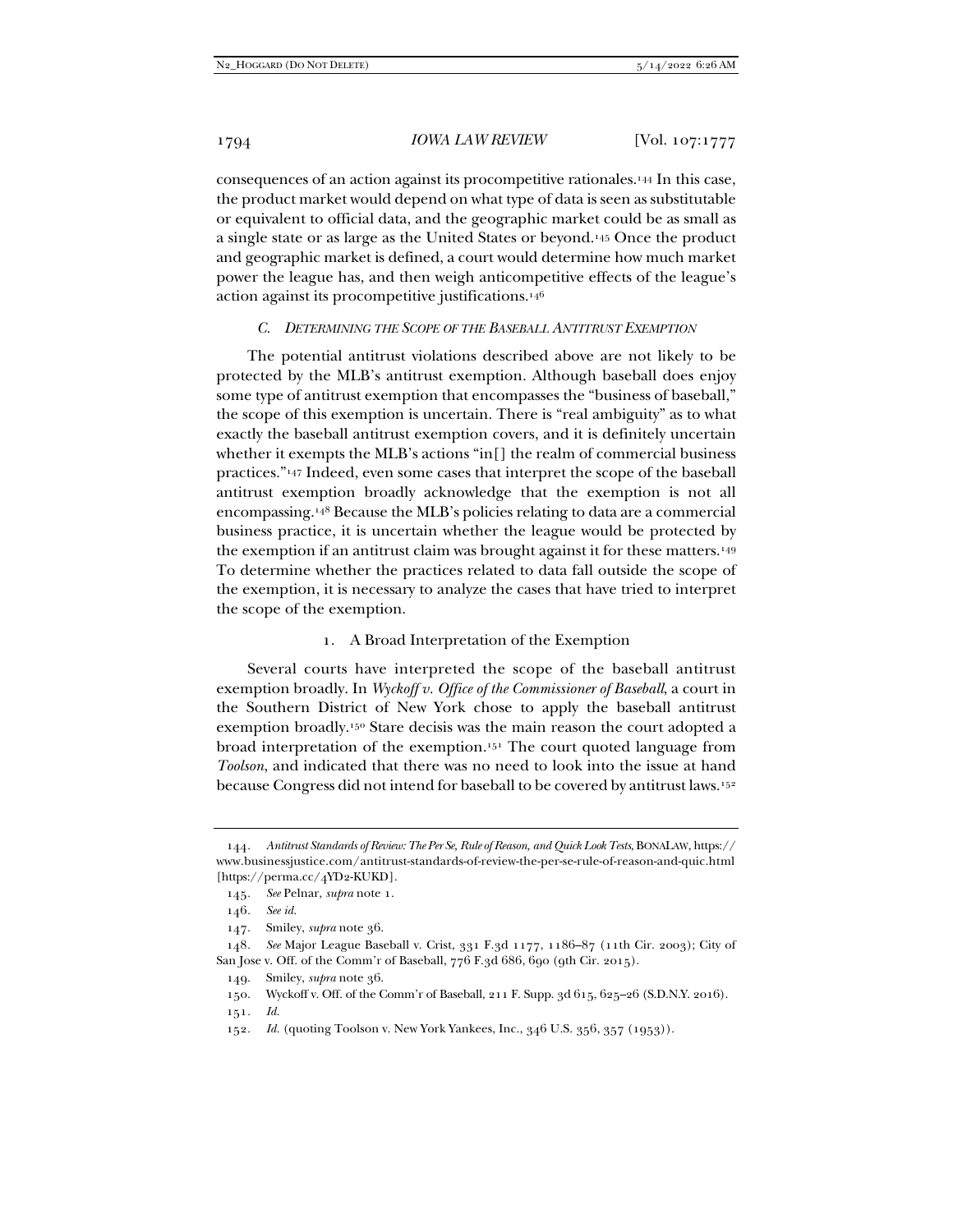The court also stated that it was bound by *Salerno v. American League of Professional Baseball Clubs*, a Second Circuit case that decided that antitrust laws did not apply to baseball before *Flood* was decided.153 The *Wyckoff* court also reasoned that work done by scouts has an impact on the quality of baseball games, so it could not be considered to be outside the scope of the exemption.154 The court stated that the exemption "is not limited solely to the players who appear on the field," and indicated that anything on or off the field that helps create better quality games falls within the scope.155

In *City of San Jose v. Office of the Commissioner of Baseball*, the Ninth Circuit also decided to interpret the baseball antitrust exemption broadly. In deciding the scope of the exemption was broad, the court focused on stare decisis and Congress's decision to leave the exemption alone.156 With regard to stare decisis, the court noted that the first two cases the Supreme Court decided "intended to exempt the business of baseball, not any particular facet of that business," and *Flood v. Kuhn* did nothing to change the scope of this exemption.157 When discussing Congress's decision not to legislate on the scope of the baseball exemption, the court focused on the fact that Congress did pass the Curt Flood Act, which ended the protection of baseball's reserve system from antitrust laws and chose not to remove anything else from the protection given to baseball by the exemption.158 According to the court, the relocation of franchises fell squarely within the exemption, and reasoned that some actions taken by baseball teams and the league may not be protected by the antitrust exemption.159 To be outside of the scope of the exemption the activities must be "wholly collateral to the public display of baseball games."160

The Eleventh Circuit also determined that the baseball antitrust exemption should be interpreted broadly, even though it was hesitant to do so. In holding that contraction was within the scope of the baseball exemption, the court reasoned that it was bound by Supreme Court precedent.161 The court noted that the reasoning behind the exemption no longer made sense because what is considered commerce under the commerce clause and antitrust laws has changed significantly since the creation of the professional baseball antitrust exemption.162 However, the court stated that only the Supreme

160*. Id.* at 690.

<sup>153</sup>*. Id.* at 626 (citing Salerno v. Am. League of Pro. Baseball Clubs, 429 F.2d 1003, 1005 (2d Cir. 1970)).

<sup>154</sup>*. Id.*

<sup>155</sup>*. Id.* at 627.

 <sup>156.</sup> City of San Jose v. Off. of the Comm'r of Baseball, 776 F.3d 686, 690 (9th Cir. 2015).

<sup>157</sup>*. Id.* (quoting Charles O. Finley & Co. v. Kuhn, 569 F.2d 527, 541 (7th Cir. 1978)).

<sup>158</sup>*. Id.* at 690–91.

<sup>159</sup>*. Id.*

 <sup>161.</sup> Major League Baseball v. Crist, 331 F.3d 1177, 1188–89 (11th Cir. 2003).

<sup>162</sup>*. Id.* ("The exemption was founded upon a dubious premise, and it has been upheld in subsequent cases because of an equally dubious premise." (footnote omitted)).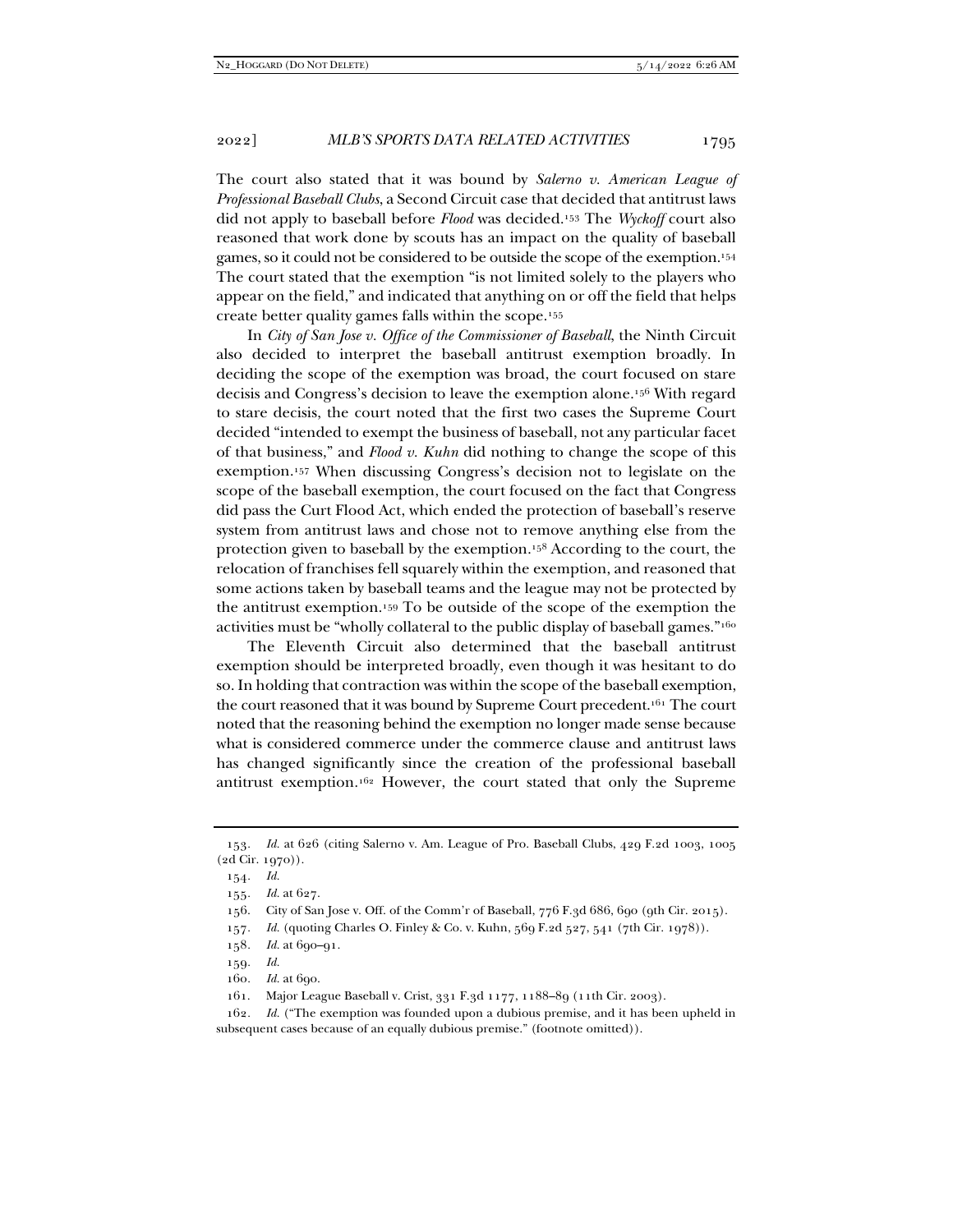Court or Congress had the power to eliminate or change the scope of the baseball antitrust exemption.163

2. A Narrow Interpretation of the Exemption

The ambiguity of the scope of the baseball antitrust exemption has also resulted in courts interpreting the scope narrowly. In holding that broadcasting agreements fell outside the scope of the exemption, a court in the Southern District of Texas interpreted the exemption narrowly.164 The court read the three Supreme Court cases that created the exemption to "cover[] only those aspects of baseball, such as leagues, clubs[,] and players which are integral to the sport and not related activities which merely enhance its commercial success."165 The court reasoned that the Supreme Court's decision not to apply an antitrust exemption to other sports leagues was evidence that the Court intended the scope of the exemption to be narrow.166 The court also noted that Congress has done nothing to broaden "the exemption to cover other businesses related to baseball," and that Congress noted that a broad interpretation of the scope would frustrate the purpose of antitrust laws.167 The southern district of Texas further reasoned that broadcasting agreements were not essential to the game of baseball and extending the antitrust exemption beyond issues that are special to baseball would give professional baseball the power to completely avoid antitrust laws.168

In *Postema v. National League of Professional Baseball Clubs*, the Southern District of New York interpreted the baseball antitrust exemption narrowly and held that the exemption did not apply to the employment agreements with umpires.<sup>169</sup> The court stated that the three Supreme Court baseball exemption cases did not provide much precedential value, because they only contemplated the exemption in the context of the league structure and the

<sup>163</sup>*. Id.* at 1189 ("It is up to the Supreme Court or Congress to overrule *Flood* outright, or perhaps devise a more cabined exemption. As an intermediate appellate court, we have no choice but to hold that the district court was correct in granting judgement in favor of the plaintiffs.").

 <sup>164.</sup> Henderson Broad. Corp. v. Hous. Sports Ass'n, 541 F. Supp. 263, 265 (S.D. Tex. 1982). 165*. Id.*

<sup>166</sup>*. Id.* at 267 ("Additional evidence of the narrow scope of the Supreme Court's judiciallycreated baseball exemption is the court's consistent refusal to extend the exemption to other professional sports . . . .").

<sup>167</sup>*. Id.* at 269–70 ("In fact, [Congress] has recognized that professional organized sports are involved in extraneous business activities and expressed its judgment that an extension of the baseball exemption to other activities as well as to other sports would contravene the federal antitrust laws.").

<sup>168</sup>*. See id.* at 271 ("To hold that a radio station contract to broadcast baseball games should be treated differently for antitrust law purposes than a station's contract to broadcast any other performance or event would be to extend and distort the specific baseball exemption, transform it into an umbrella to cover other activities and markets outside baseball and empower [baseball] defendants . . . to use that umbrella as a shield against the statutes validly enacted by Congress.").

 <sup>169.</sup> Postema v. Nat'l League of Pro. Baseball Clubs, 799 F. Supp. 1475, 1489 (S.D.N.Y. 1992).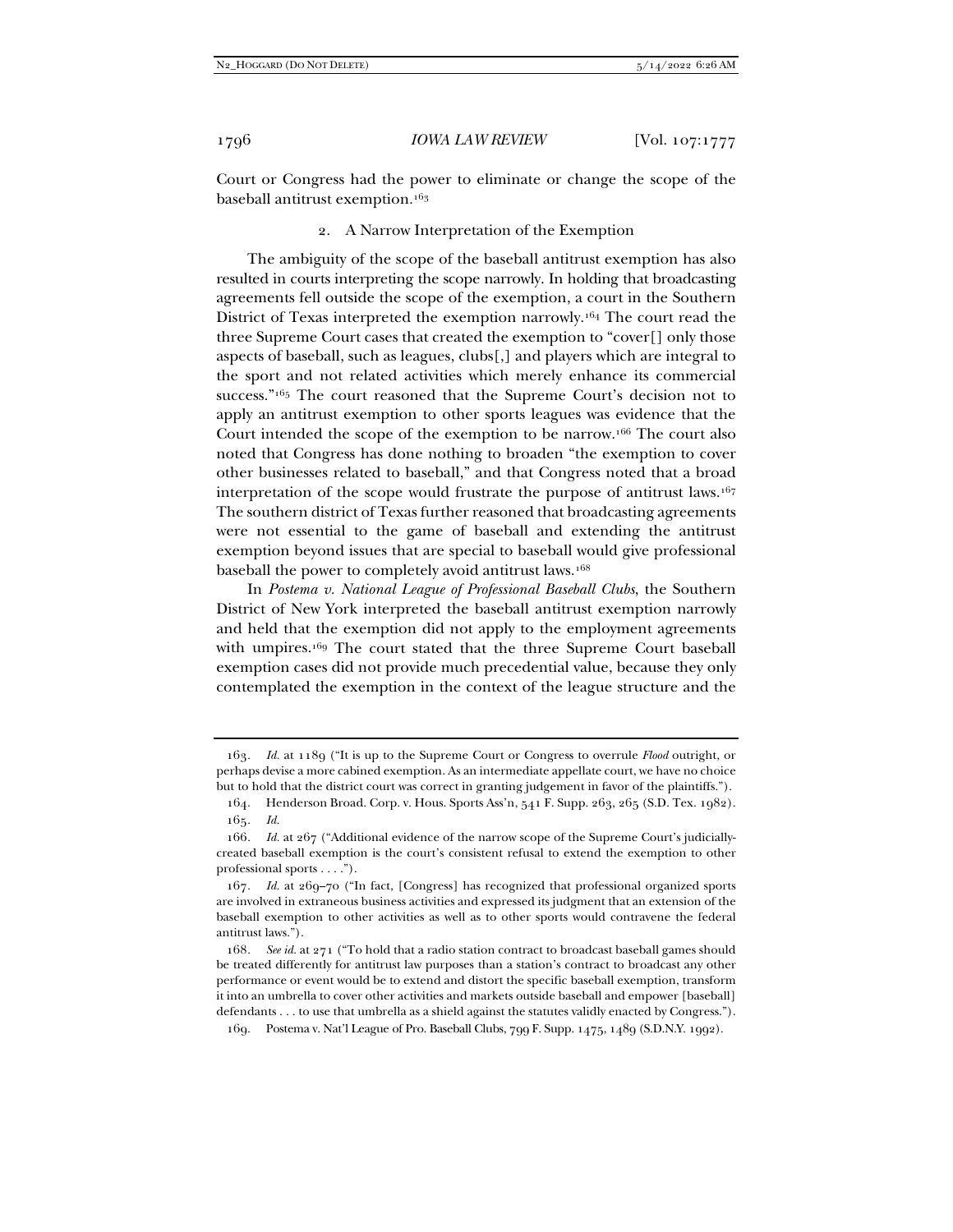reserve system.170 The court also discounted the precedential value of *Salerno*, 171 because that case was decided before the last of the three Supreme Court baseball exemption cases which limited baseball's antitrust exemption to "baseball's unique characteristics and needs."172 The court reasoned that the baseball exemption does not completely shield professional baseball from the antitrust laws, and that the exemption only applies to the reserve system and league structure.173 The court believed that the league's relationships with non-players is "not a unique characteristic or need of the game" and indicated that only issues that "enhance[] [baseball's] vitality or viability" are within the scope of the exemption.174

In *Piazza v. Major League Baseball*, a court in the Eastern District of Pennsylvania determined that the scope of professional baseball's antitrust exemption should be interpreted narrowly by attacking the precedential value of the three Supreme Court baseball exemption cases.175 The court reasoned that under the first two cases the scope of the exemption may have been a broad one, however, the Supreme Court in *Flood* eliminated all of the precedential value of the first two cases, and limited the scope of the exemption to baseball's reserve clause.176 According to the Pennsylvania district court, the only "way to read *Flood*" was that the scope of the MLB antitrust exemption was limited to the reserve system.177

In another case in the Southern District of New York regarding broadcast rights, the court decided that the baseball antitrust exemption should be interpreted narrowly.178 At the outset of its discussion of the baseball antitrust exemption, the court noted that "[t]he continued viability and scope of the

- 173*. Id.* at 1489.
- 174*. See id.*

175. Piazza v. Major League Baseball, 831 F. Supp 420, 436 (E.D. Pa. 1993).

<sup>170</sup>*. Id.* at 1488 ("Because the *Federal Baseball*, *Toolson*, and *Flood* cases considered the baseball exemption in very limited contexts, *i.e.* with regard to baseball's reserve clause and to its league structure, those opinions give little guidance in determining the breadth of baseball's immunity to antitrust liability.").

<sup>171</sup>*. See supra* note 153 and accompanying text.

<sup>172</sup>*. Postema*, 799 F. Supp. at 1488 (quoting Flood v. Kuhn, 407 U.S. 258, 282 (1972)).

<sup>176</sup>*. Id.* ("[I]n [*Flood v. Kuhn*], the Supreme Court made clear that the *Federal Baseball* exemption is limited to the reserve clause.").

<sup>177</sup>*. Id.* at 437–38 ("Applying these principles of *stare decisis* here, it becomes clear that, before *Flood*, lower courts were bound by both the *rule* of *Federal Baseball* and *Toolson* (that the business of baseball is not interstate commerce and thus not within the Sherman Act) and the *result* of those decisions (that baseball's reserve system is exempt from the antitrust laws) . . . . In *Flood*, the Supreme Court exercised its discretion to invalidate the *rule* of *Federal Baseball* and *Toolson*. Thus no rule from those cases binds the lower courts as a matter of *stare decisis*. The only aspect of *Federal Baseball* and *Toolson* that remains to be followed is the result or disposition based upon the facts there involved, which the Court in *Flood* determined to be the exemption of the reserve system from the antitrust laws." (footnote omitted)).

 <sup>178.</sup> Laumann v. Nat'l Hockey League, 56 F. Supp. 3d 280, 297 (S.D.N.Y. 2014).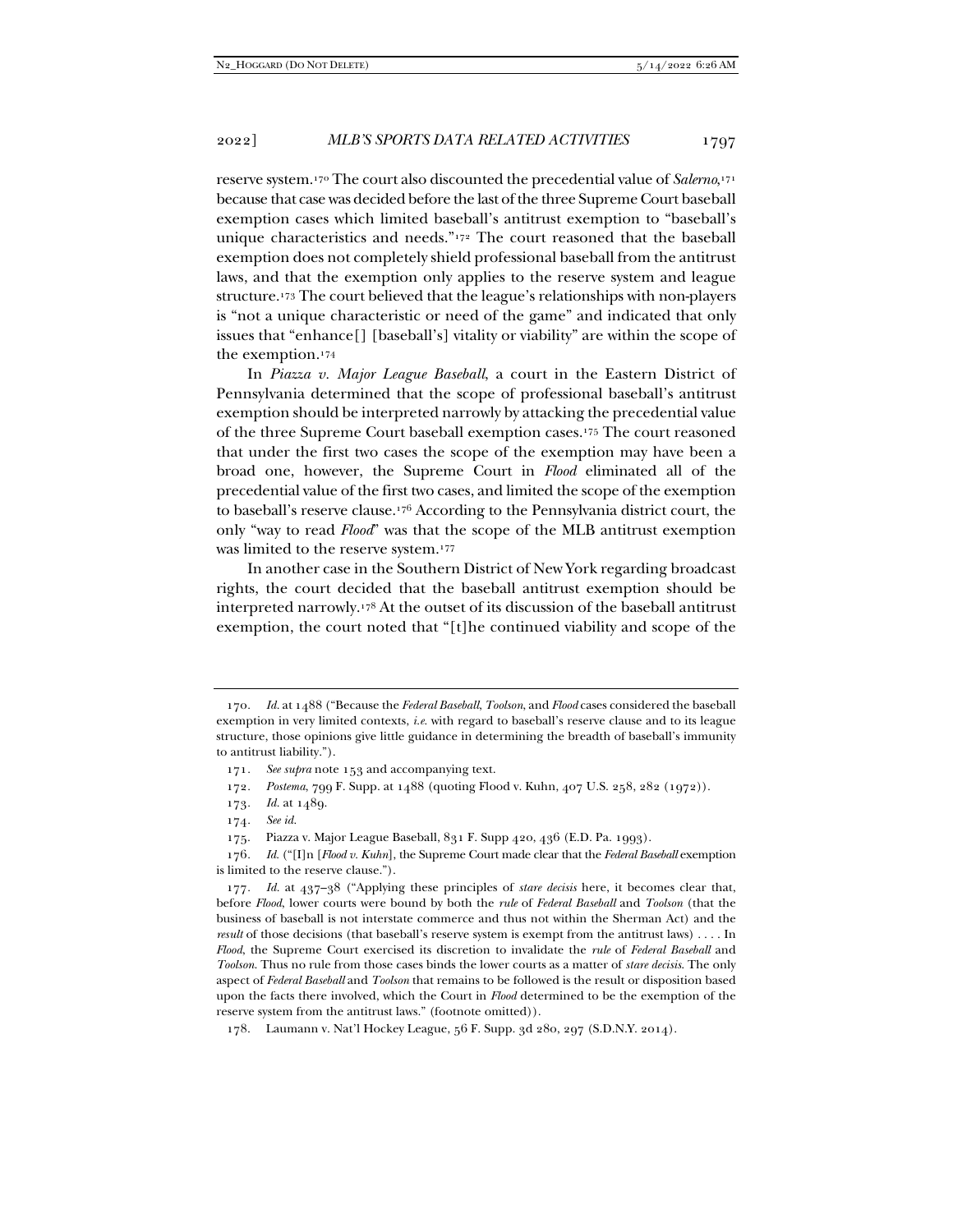baseball exemption are far from clear."179 The court reasoned that the Court's decision in *Flood* disregarded the holdings of the first two Supreme Court baseball exemption cases.180 The court was of the opinion that the Supreme Court's specific discussion of the reserve system in *Flood* allows the scope of the exemption to be interpreted narrowly.181 The *Laumann* court also adopted the stance taken by the court in *Henderson Broadcasting Corp. v. Houston Sports Association*, that "suits involving business enterprises . . . are related to but separate and distinct from baseball," and therefore the antitrust exemption does not apply.182

## IV. ADOPTING A NARROW INTERPRETATION OF THE BASEBALL ANTITRUST **EXEMPTION**

Given the fact that much has changed since the Supreme Court decided *Federal Baseball Club of Baltimore*, the proper interpretation of the MLB's antitrust exemption is a narrow one. This Part suggests that district courts should adopt a narrow interpretation of the baseball antitrust exemption. It also argues that even under the broadest interpretation of the baseball antitrust exemption, data related activities are not within the exemption, and addresses potential counterarguments.

## *A. THE MLB'S ACTIONS RELATING TO DATA ARE NOT WITHIN THE SCOPE OF ITS ANTITRUST EXEMPTION*

District courts should adopt a narrow interpretation of the baseball antitrust exemption. After analyzing decisions discussing the scope of the exemption, the exemption is not all encompassing.183 Some courts have not hesitated to restrict the scope of the exemption to the baseball reserve system,<sup>184</sup> and others have limited the exemption only to those things that are integral to the game of baseball.185 This is the proper interpretation. The Supreme

183*. See, e.g.*, Major League Baseball v. Crist, 331 F.3d 1177, 1186–89 (11th Cir. 2003) (interpreting the scope of the exemption broadly but discussing the need to interpret judicially created antitrust exemptions narrowly and problems that surround the baseball antitrust exemption).

184*. See, e.g.*, Piazza v. Major League Baseball, 831 F. Supp. 420, 438 (E.D. Pa. 1993) (reading Supreme Court precedent to limit the scope of the exemption to the reserve system).

185*. See, e.g.*, *Henderson Broad. Corp.*, 541 F. Supp. at 271 (determining that broadcasting was not unique to the game of baseball and that it was a different industry than baseball, so broadcasting rights fall outside the scope of the exemption); Postema v. Nat'l League of Pro. Baseball Clubs, 799 F. Supp. 1475, 1489 (S.D.N.Y. 1992), *rev'd*, 998 F.2d 60 (2d Cir. 1993) (determining that those things that are "not an essential part of baseball and in no way enhances its vitality or viability" fall outside of the scope of the exemption).

<sup>179</sup>*. Id.* at 295.

<sup>180</sup>*. Id.* at 295–96.

<sup>181</sup>*. Id.*

<sup>182</sup>*. Id.* at 296 (quoting Henderson Broad. Corp. v. Hous. Sports Ass'n, 541 F. Supp. 263, 265 (S.D. Tex. 1982)).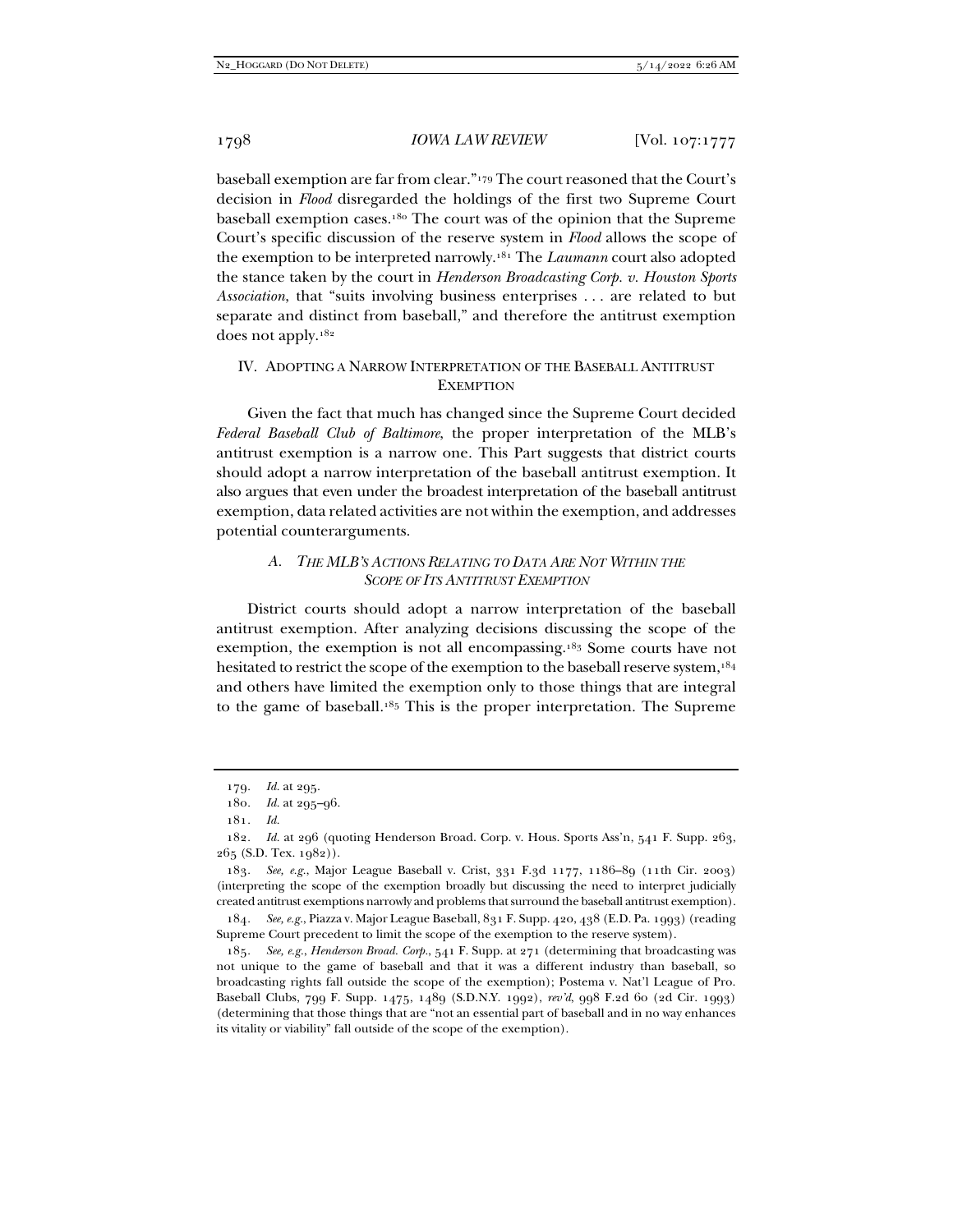Court has noted that the exemption is an abnormality,186 and some courts have acknowledged that the reasoning behind it no longer makes sense.<sup>187</sup> Even courts that interpret the scope of the antitrust exemption broadly note that it does not apply to activities "wholly collateral" to the game of baseball.<sup>188</sup> Furthermore courts are to interpret judicially made exemptions narrowly.<sup>189</sup>

Even under the broadest interpretation of the baseball antitrust exemption, the league's activity related to the collection and distribution of sports data does not fall within the scope of the exemption. Activity related to sports data is wholly collateral to the game of baseball because it does not directly impact league games or league structure. Therefore, where courts have found the exception applies is distinguishable from the issue here. For example, the location or relocation of teams impacts league structure,<sup>190</sup> or whether nonplayers, such as scouts and umpires, have been found to be broad enough to apply the exception.191 However, industries such as broadcasting, which are a byproduct of the game, are not so unique and important to the game that they should fall within the scope of the exemption.192 The distinction that can be made from these cases is that activities that directly impact the structure of the league or the actual baseball games are within the scope of the exemption; however, activities or industries that are a byproduct of the game or flow from the games are outside the scope of the exemption.

The collection and distribution of data is a byproduct of the game of baseball—even more so than the broadcasting of games. The key here is that any sportsbook's decision to use either "official" or "unofficial" data will in no way impact league structure or games. Some may argue that activities related to data impact the league because of the potential revenue that could come from selling data. However, the increase in revenue for the league is predicted to be very small compared to other sources of league revenue.193 The collection and distribution of sports data, just like a game being broadcast on television

<sup>186</sup>*. See supra* text accompanying note 54–55.

<sup>187</sup>*. See supra* text accompanying note 160–62.

 <sup>188.</sup> City of San Jose v. Off. Of the Comm'r of Baseball, 776 F.3d 686, 690 (9th Cir. 2015); *see also Crist*, 331 F.3d at 1183 (noting that the professional baseball antitrust exemption has not protected "dealings between professional baseball clubs and third parties").

<sup>189</sup>*. Crist*, 331 F.3d at 1186 ("[J]udge-made exemptions, no less than statutory exemptions, must be closely cabined."); *Piazza*, 831 F. Supp. at 438 (E.D. Pa. 1993) (citing Grp. Life & Health Ins. Co. v. Royal Drug Co., 440 U.S. 205, 231 (1979)); Laumann v. Nat'l Hockey League, 56 F. Supp. 3d 280, 297 (S.D.N.Y. 2014).

<sup>190</sup>*. City of San Jose*, 776 F.3d at 691–92.

<sup>191</sup>*. Compare* Wyckoff v. Off. Of the Comm'r of Baseball, 211 F. Supp. 3d 615, 626 (S.D.N.Y. 2016) (determining that league employment relations with scouts falls within the antitrust exemption), *with* Postema v. Nat'l League of Pro. Baseball Clubs, 799 F. Supp. 1475, 1489 (S.D.N.Y. 1992) (determining that league relations with umpires and non-players were not essential to the game of baseball, and therefore outside of the scope of the exemption).

<sup>192</sup>*. See* Henderson Broad. Corp. v. Hous. Sports Ass'n, 541 F. Supp. 263, 271–72 (S.D. Tex. 1982); *Laumann*, 56 F. Supp. 3d at 296–97.

<sup>193</sup>*. See* Pelnar, *supra* note 1.